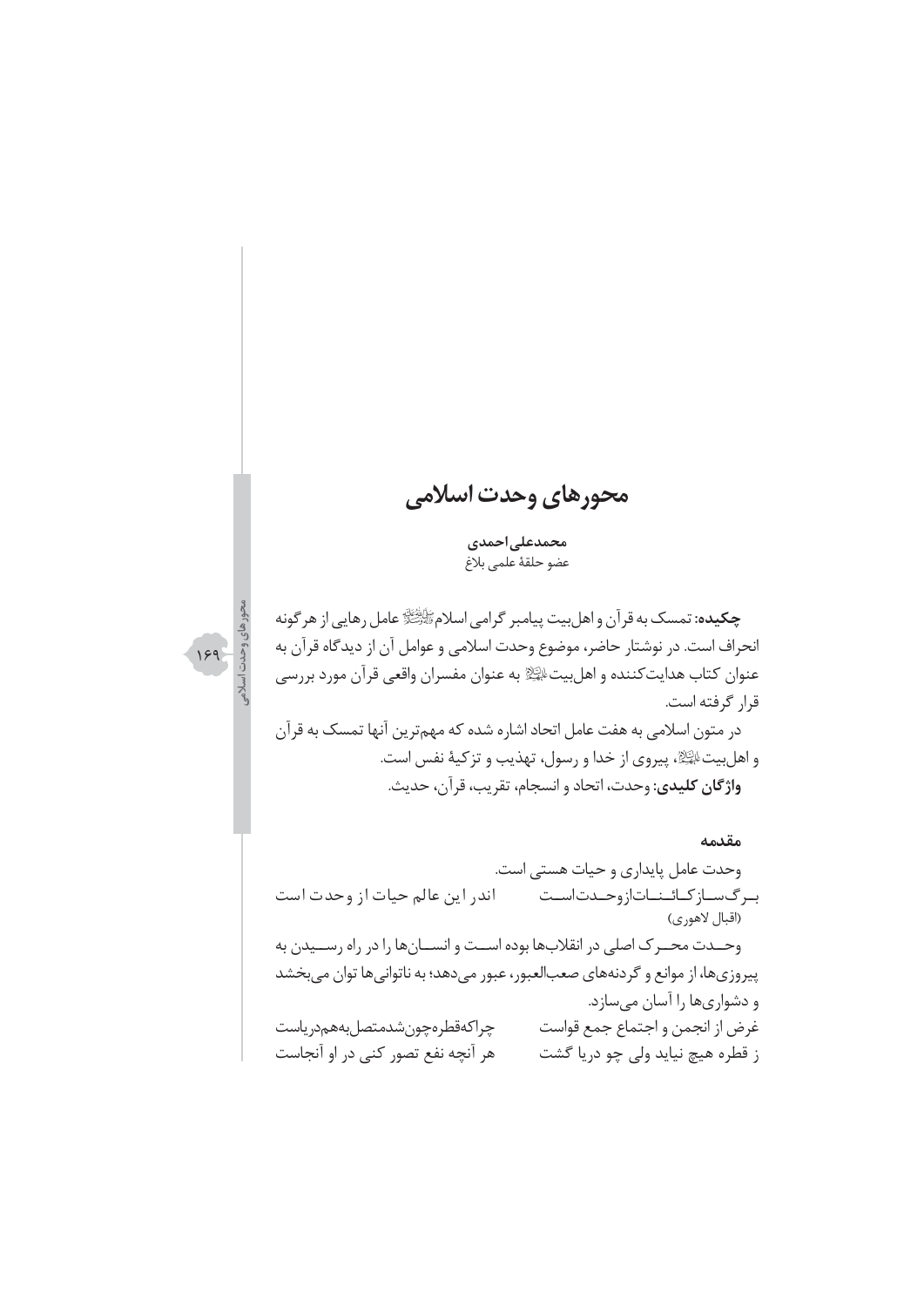نقش وحدت و برادری در پیشبر داهداف اسلام به قدری برای دشمنان و استعمار گران گران بود که بهترین راه برای نفوذ به کشورهای اسلامی را ایجاد تفرقه معرفی کردند و با راهبرد «تفرقه بینداز و حکومت کن» وارد میدان شده، خسارتهای جبراننایذیری به اســـلام و مســـلمانان وارد آوردند. قرآن کریم هم به این شـــیوهٔ طاغوتیان در ایجاد اختلاف و تفرقه برای ثبات حکومت خویش اشــاره فرموده اســت. خداوند میفرماید: ﴿ إِنَّ فَرْعَوْنَ عَلا في الأَرْضِ وَ جَعَلَ أَهْلَهَا شَيَعًا ﴾.'

پیامبر اکرمﷺ در اهمیت و ضرورت وحدت میفرماید:

«من فارق الجماعــة شــبراً فميتــة الجاهليــة<sup>٢</sup>؛ كســـى كه به انــدازهٔ يک وجب، از جماعت مســلمین کناره بگیرد و در آن حال بمیرد، در حال جاهلیت (عدم اســلام) مرده است».

علي ﷺ دربارۂ زشتي اختلاف و تفرقه مي فرمايد:

«إياكم في التلون في دين الله فإنّ جماعــة فيما تكرهون من الحق خير من الفرقــة فيما تحبّون من الباطل و إنّ الله ســبحانه لم يعط أحد بفرقــة ممّن مضى و لا ممّن بقی؛ ّدین خدا را، به شعبهها و گروههای مختلف تقسیم نکنید، هر چند از هم کیشان خود ناراضی باشید ،زیرا سازش با کراهت و عدم رضایت با آنها بهتر است از اینکه از ايشان جدا شويد.»

اتحاد بندگان زمینهٔ بارش فیضهای الهی است بی گمان در تاریخ گذشته و آیندهٔ بشر ،هرگز خداوند در اختلافات خیری را قرار نداده است.

البته وحدت اســـلامي به معناي آن اســت كه با حفظ عقايد قطعي و مسلم خود، در مقابل دشــمنان مشــترک موضع واحدی داشته باشیم و از آنان غافل نباشیم. این بدان معنا نیست که از بحث و گفتگوی علمی و به دور از تعصب برای نیل به حقیقت يرهيز كنيم. به فرمودهٔ نغز امام خميني ﷺ وحدت كلمه، در زير لواي توحيد قابل جمع است.

تلاش ائمه ﷺ در تقریب اميرالمؤمنين ﷺ در نهج البلاغه دربارة معنى اســـلام ميفر مايد: «ذلك لأنَّه اســـم

۱ .قصص /۴.

 $\sqrt{11}$ 

٢ . سيد جواد مصطفوى، پر توى از نهجالبلاغه، ص٢١۵.

٣ . سيد رضي، نهج|لبلاغه، ترجمة محمد دشتي، خطبة١٧۶، ص٤٨٣.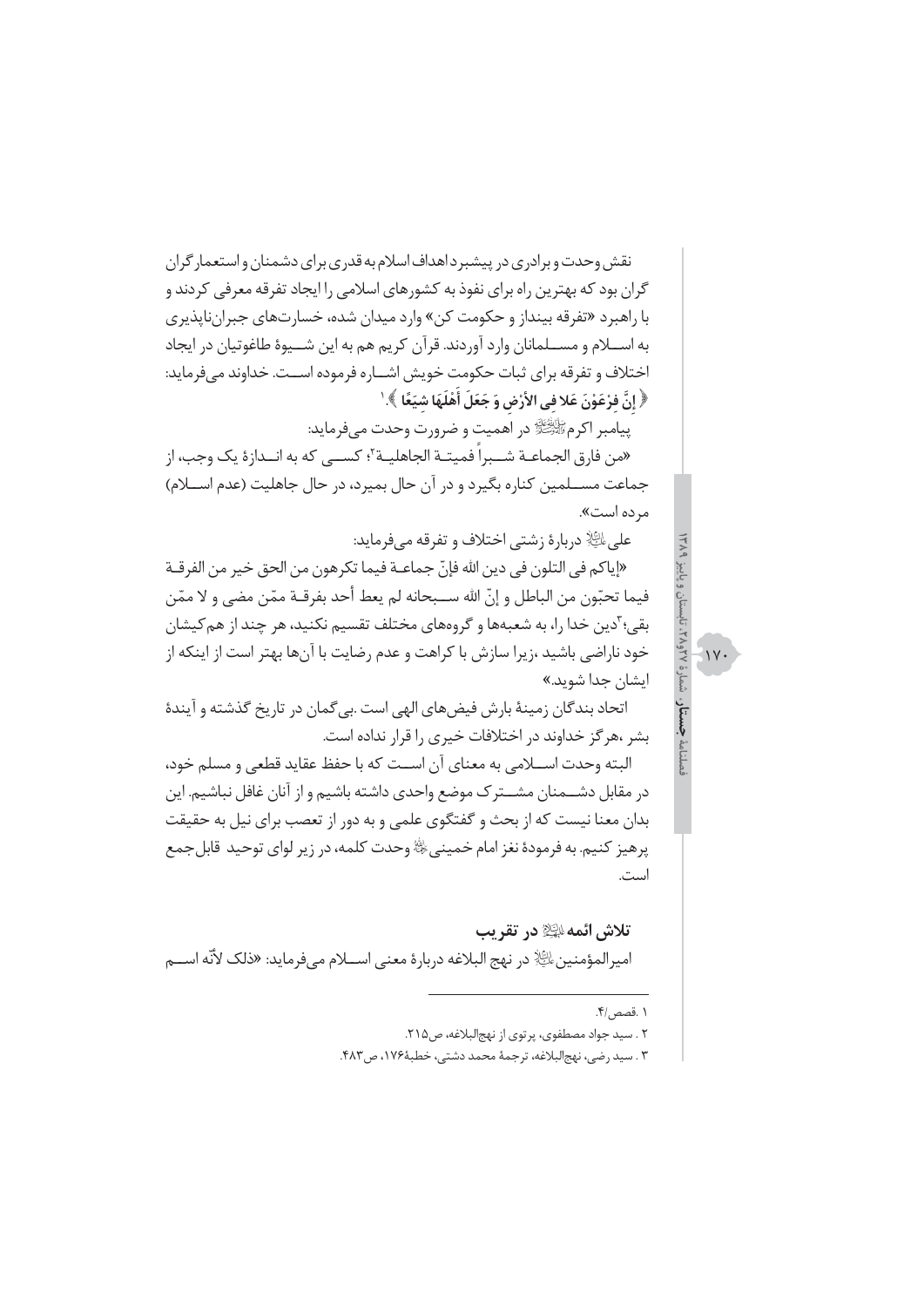ســلامــة و جماع كرامــة؛ اسلام نام سلامت و مجمع كرامت است». تمام كرامتهاى انســاني در اســلام وجود دارد. بنابراين مردمي كه در زير لواي اسلام گرد آمدهاند، با یکدیگر در سلامت زندگی می کنند و کرامت و شرافت ذاتی خویش را همواره درخشان نگه مے دارند'.

حضــرت در خطبــهٔ ۱۶۹ نهجالبلاغه دربارهٔ ناکثین که بیعت خود را شکســتند و شمشیر کشیدند،فرمودند:

«این گروه همگی با امارت و حکومت من مخالف بودند. این عیبی ندارد، اما تا روزی مخالفت را برمیتابم که بر صف واحد و همبســتگی مردم لطمه وارد نشود. اگر آنها بر رأى بي پايهٔ خود اصرار ورزند، مردم را گروه گروه كنند و نسبت به آينده نااميدشان سازند، «انقطع نظام المسلمين» نظام عمومي جامعهٔ اسلامي متزلزل خواهد شد<sup>٢</sup>.»

ابن ابیالحدید میگوید: در داســتان شــورا، چون ابنعباس میدانست که نتیجه حِيســت، از علي الثَّلاِ خواســت كه در جلسه شــر كت نكند، اما علي الثَّلاِ بِيشنهاد او را نيذيرفت و فرمود: «إني أكره الخلاف» من اختلاف را دوست نمي دارم. ابن عباس گفت: «إذا ترى ما تكره» بنابراين با آنچه دوست نمي دارى، مواجه خواهي شد". اميرالمؤمنين التَالِاهي فرمايد:

«ليس رجل أحرص على جماعـة أمـة محمد و ألفتهما منّى و ابتغى بذلك حسن الثواب؛ در امت اسلامي، هيچ كس همانند من نسبت به وحدت امت محمد و انس گرفتن آنان به یکدیگر حریصتر نیست.»<sup>۴</sup>

روزی یکی از فرزندان ابولهب، اشــعاری در مدح و ذیحق بودن آن حضرت و ذم مخالفانش ســرود. هنگامی که امام اللَّهِ از آن اشــعار آگاه شــد، قاصدی را فرستاد تا شعرش ,ا نخواند. ســيس فرمود: «سلامــة الدين أحبّ علينا من غيره»؛سلامت دين اسلام از اختلاف برای من بهتر و خوشتر از هر چیز دیگری است.»<sup>۵</sup>

ابـــن ابي|لحديد در شـــرح خطبهٔ ۱۱۹ به نقل از عبدالله جناده چنين مي;نويســـد: روزهای اول خلافت علی $\mathbb{P}^{\mathbb{R}}$  در حجاز بودم .بعد از عمره به مدینه آمدم .علی $\mathbb{P}^{\mathbb{R}}$  در حالی که شمشیر خود را حمایل داشت، برای ادای نماز آمد. خطبهای ایراد کرد و در

- ١ همان، خطبة ١٥٢، ص٢٨١.
	- ٢.همان ،ص ٣٢٢
- ٢.مرتضى مطهري، مجموعه آثار، ج١۶، ص٤٨٨.
- ۴ . سيد رضي، نهج|لبلاغه، ترجمهٔ محمد دشتي، نامهٔ۷۸، ص۶۱۹.
	- ۵. مرتضی مطهری، مجموعه آثار، ج۱۶، ص۴۸۹.

 $1Y1$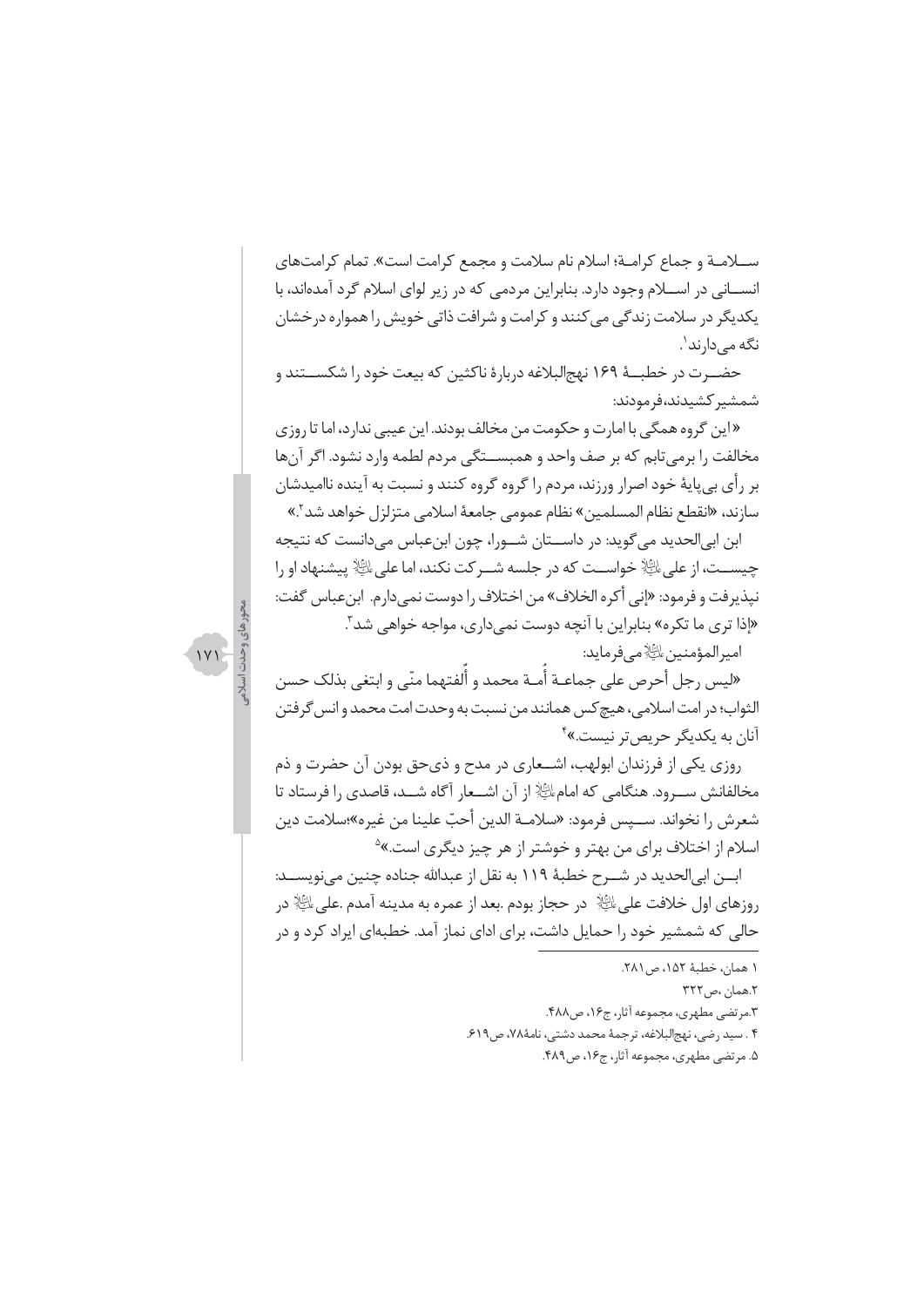آن فرمـــود: مـــردم فكر نمى كردم كه امت ييامبر در حق ما طمع كنند. اما آنچه نبايد شود، واقع شد. عزیزانی از ما گریستند. غم بزرگی بر ما وارد شد، ولی این همه را برای حفظ وحدت مسلمين و ترس از تفرقه تحمل نمودم «أيم الله لولا مخافـة الفرقـة بين المسلمين أن يعود الكفر؛ اگر از وقوع تفرقه و شكستن وحدت مسلمين نميترسيدم و اگر بیم بازگشــت کفر و شــرک جاهلی به امت اســلام نبود و اگر از تباهشدن دین نمي ترسيدم، با مردم به گونهاي ديگر رفتار مي كردم»<sup>۰</sup>.

اميرالمؤمنين اليًّا﴿ در بستر شهادت به امام حسن و امام حسين اللَّهُ اللَّهُ حِنين وصيت مے فرماید:

«شما هر دو فرزندم را به تقوای الهی توصیه می کنم. دنیا را یی مگیرید. شما و دیگر فرزندانم و تمام کسانی که وصیت مرا دریافت می کنند را به تقوی الهی و نظم در کارها و ایجاد صلح و وحدت در میان صفوف خود توصیه می کنم. از جد شــما شــنیدم که فرمود: آشتی دادن دو تن از یک سال نماز و روزه گرفتن ارزشمندتر است. بر شما باد به همبستگی و فداکاری و از همگسستگی و پشتکردن به یکدیگر بپرهیزید»<sup>۲</sup>.

کلبے مے گوید: هنگامی که امام علیﷺ برای ســر کوبی پیمانِشکنان عازم بصره گردیــد، این خطبه را ایراد فرمود:« وقتی خــدا پیامبرش را قبض روح کرد، قریش با خودکامگی خود را بر ما مقدم داشــت و ما را از حق خود بازداشت، ولی من دیدم که صبر و بردباری بر این کار بهتر از ایجاد تفرقه میان مسلمانان است؛ زیرا مدت زیادی نبود که مردم اسلام را پذیرفته بودند»<sup>۳</sup>.

علی ﷺ برای حفظ وحدت مسلمین از حق خود و همسر و فرزندانش گذشت و با تحمل ناكاميها و نارواييها، اتحاد و اتفاق مسلمانان را بر خود و خانواده و تمام شؤون زند*گی* مقدم داشت ٔ.

عبدالمتعال صعیدی، استاد دانشگاه الازهر در مقالهای تحت عنوان علی بن ابی طالب و تقريب بين مذاهب مينويسد:

این فضیلت بزرگی برای امیرالمؤمنین الله اســت کــه اولین بنیانگذار تقریب بین مذاهب است. از نگاه علي ﷺ اختلاف رأي و نظر نبايد موجب تفرقه و پراكندگي گردد  $1YY$ 

١. خليل الله فاضلي، وحدت ملي، فصلنامهٔ مطالعات دفاعي استراتژيک، ش ۵و۶.

٢. عبدالمجيد معادي خواه، فرهنگ آفتاب (فرهنگ تفصيلي نهج البلاغه)، ج ١ و٢، ص٨٨

٣. «فرأيت أنّ الصبر على ذلك أفضل من تفريق كلمــة المسلمين و سفك دمائهم».

۴ ..مرتضى مطهري، مجموعه آثار، ج۱۶، ص۴۸۸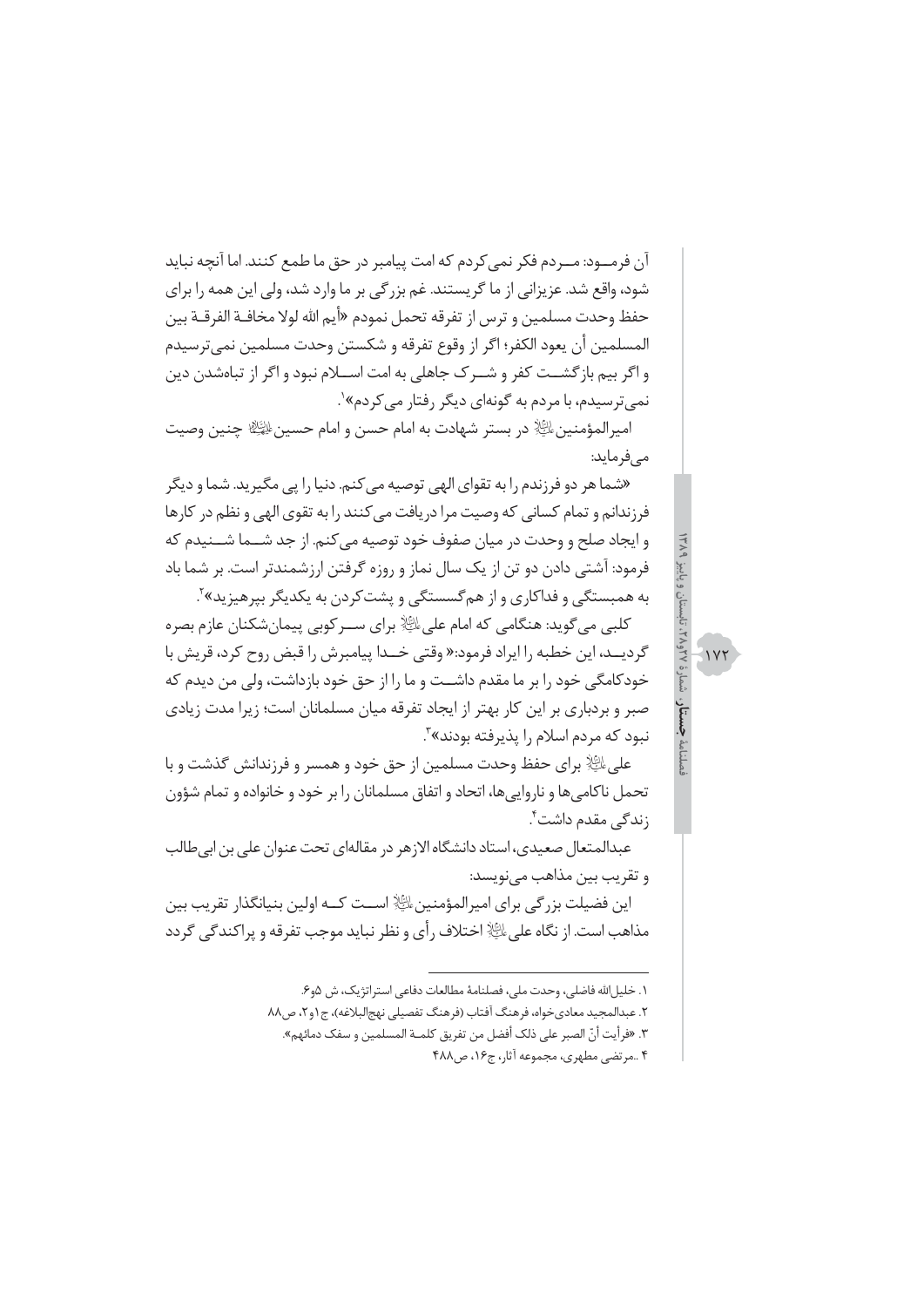و غبار دشــمنی را میان طوایف مختلف بریا کند، بلکه مسلمانان با وجود اختلافنظر باید وحدت و یگانگی خود را حفظ کنند و برادروار زندگی نمایند. به فرموده حضرتش، با مخالفت بايد به نحو شايسته دربارهٔ موضوع مورد اختلاف به بحث و گفتگو پرداخت، به گونهای که به دور از تعصب، مقصود از بحث رســیدن به حقیقت باشــد نه غلبه و ييروزي. اين يكي از فضايل على اللِّهِ است كه از فضيلت و شرافت خانوادگي و قرابتش به پیغمبرﷺ و سبقتش در ایمان کمتر نیست. او بود که جهاد به رأی و جهاد به مال و جهاد به شمشیر کرد. صعیدی توضیح می دهد که نخستین اختلاف میان مسلمانان اختلاف بر سر خلافت بود و على اللِّهِ با آنكه مي دانست از ديگران به خلافت سزاوار تر اســت، ولي با ابوبكر، عمر و عثمان به مدارا رفتار كرد و از هيچگونه كمك نســبت به آنان دریغ نفرمود تا الگوی مدارا و حافظ اتحاد، در برابر اختلاف رای باشد. آن گاه که با اصرار مسلمانان به خلافت رسید، هیچکس را ملزم به قبول خلافتش نکرد و با پاران خود با کمال گذشــت و مناعت رفتار مے کرد. علیــه خوارج حکم به جنگ نفرمود تا وقتی شمشیر به رویش کشیدند. دستور داد از قاتلش به خوبی پذیرایی کنند و بیش از یک ضربه به او نزنند'.

روایات بســیاری در منابع شیعه در خصوص تشــویق و ترغیب شیعیان نسبت به اصلاح روابطشان با اهل سنت و شركت در جماعات آنها وارد شده است.

معاويــةبن,وهب از امام صادق $\mathbb{P}^{\mathbb{N}}$  می پرسد: با آنان که هم عقيدهٔ ما نيستند چگونه , فتارى داشته باشيم؟ حضرت در پاسخ فرمودند:

«تنظرون إلى أئمّتكم الذين تقتدون بهم فتصنعون ما تصنعون فالله إنّهم ليعودون مرضاهم و يشــهدون جنائزهــم و يقيمون الشــهادة لهم و عليهم و يــؤدّون الأمانــة إليهم»<sup>7</sup>.

در روايتي ديگر اســـحاق بنعمار از امام صادق الثَّا﴿ نقل مي كند كه حضرت فرمود: «ای اسحاق با اهل سنت در مساجد آنان نماز می گزاری؟ عرض کردم: آری، فرمود: با آنان نماز بخوان؛ زیرا آنکه از شما در صف اول با آنان نماز میخواند، مانند کسی است که در راه خدا ششمیر می;ند»<sup>۳</sup>.

در روايتـــي ديگر امـــام صادقﷺ ميفرمايد: «در نمازهاي آنها شــر *كت* كنيد، از

 $\gamma$ 

١ . سيد جواد مصطفوى، يرتوى از نهج البلاغه، ص٢٥۶.

٢. مباني و اهداف وحدت، نشريه استاندارد، شمارة ٧.

٢ مظفر مهرآبادي، هفتهٔ وحدت تقريب مذاهب، روزنامه اطلاعات، ٨٥/١/٢۶..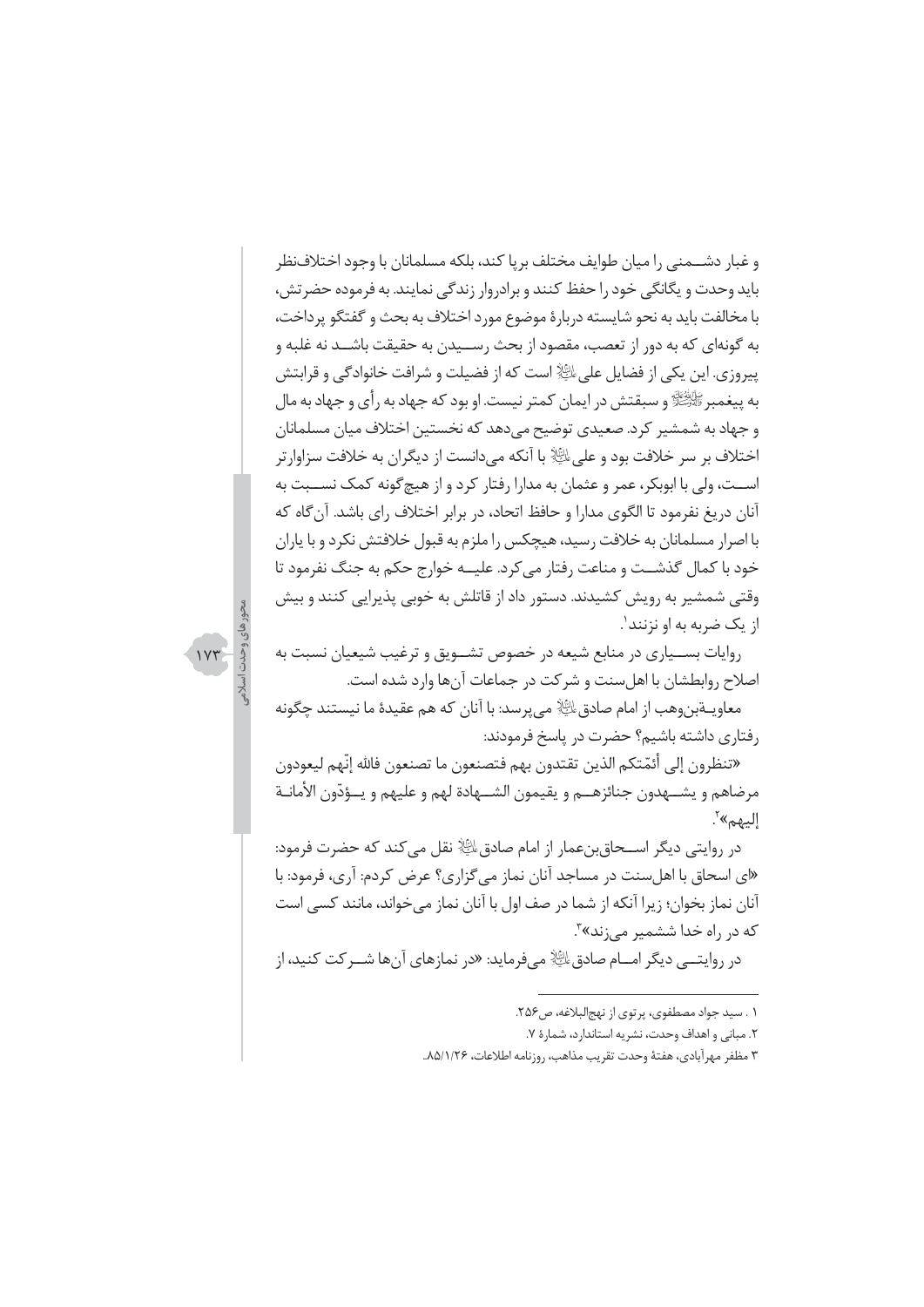بیماران آنان عیادت کنید، بر سر جنازهٔ آنها حاضر شوید تا بگویند خدا رحمت کند جعفر بن محمد را که پارانش را ادب کرده اســت. زینت ما باشــید و نه مایهٔ ننگ و شرمند*گے ،».* امام صادق $\mathbb{R}^{\mathbb{N}}$  دربارهٔ اســیبها و تهدیدهای فراروی وحدت و همبستگی اجتماع میفرماید: هرگاه روابط مردم بر سه پایه و محور استوار نباشد، آن جماعت در معرض سســتی و فرویاشی قرار می گیرد و زمینهســاز شماتت دشمنان و طعنهٔ بدخواهان را فراهم مي كند. آن سه محور وحدتآفرين از اين قرار است: ١. «تر ک الحسد فيما بينهم لئلًّا يتخرّبوا فيتشتّت أمرهم». «نخســـتین عامل» برای پیشگیری از ضعف و سستی جامعهٔ اسلامی آن است که حسد را نسبت به یکدیگر ترک کنند، تا گرفتار تشتت و تفرقه در امور نگردند. ٢. «والتواصل ليكون هادياً لهم على الألفــة» . «عامل دوم» پیوند ارتباط با یکدیگر است. این پیوند آنان را به الفت و همبستگی سوق میدهد. بسیاری از کینهها و ناهماهنگیها، معلول جدایی و ضعف ارتباط است. ٣. «والتعاون لتشملهم العزّة» . «عامل سـوم» پاری و تعاون اسـت تا عزت، همه را فرا گیرد. «عزت» در فرهنگ دینی به معنای صلابت و شکستناپذیری و استواری است و امت عزیز، امتی است که هیچ رخنه و شکافی در پیکرهٔ منسجم او پدید نیاید. حضرت در روایتی دیگر میفرماید: برادران دینی در صورت توجه به ســه عامل و رعايت آنها عزتمند و متحد خواهند شد. اين سه عامل، اينهاست: «وهي التناصف و التراحم و نفي الحسد؛ مراعات انصاف با يكديگر، شفقت و ترحم نسبت به افراد و ترک حسد و رشک بردن». وقتی چاشنی انصاف و شفقت و ترک حسد در مجموعهٔ ترکیبی یک جامعه به کار گرفته شود، تداوم اخوت، وحدت ملي و ديني تضمين شده است'.

 $1Yf$ 

عوامل وحدت ۱. پیروی از خدا و رسول الله خداونــد متعال در توصيف پيامبر گرامي اســـلامﷺ ميفرمايد: «از ميان شـــما پیامبری آمد که رنج شـما برای او سـخت و برای هدایت شما اصرار دارد و نسبت به

١جواد محدثي، رمز و راز وحدت از ديدگاه امام صادق الثَّابي مجله پزشكي كوثر، ش ١۶.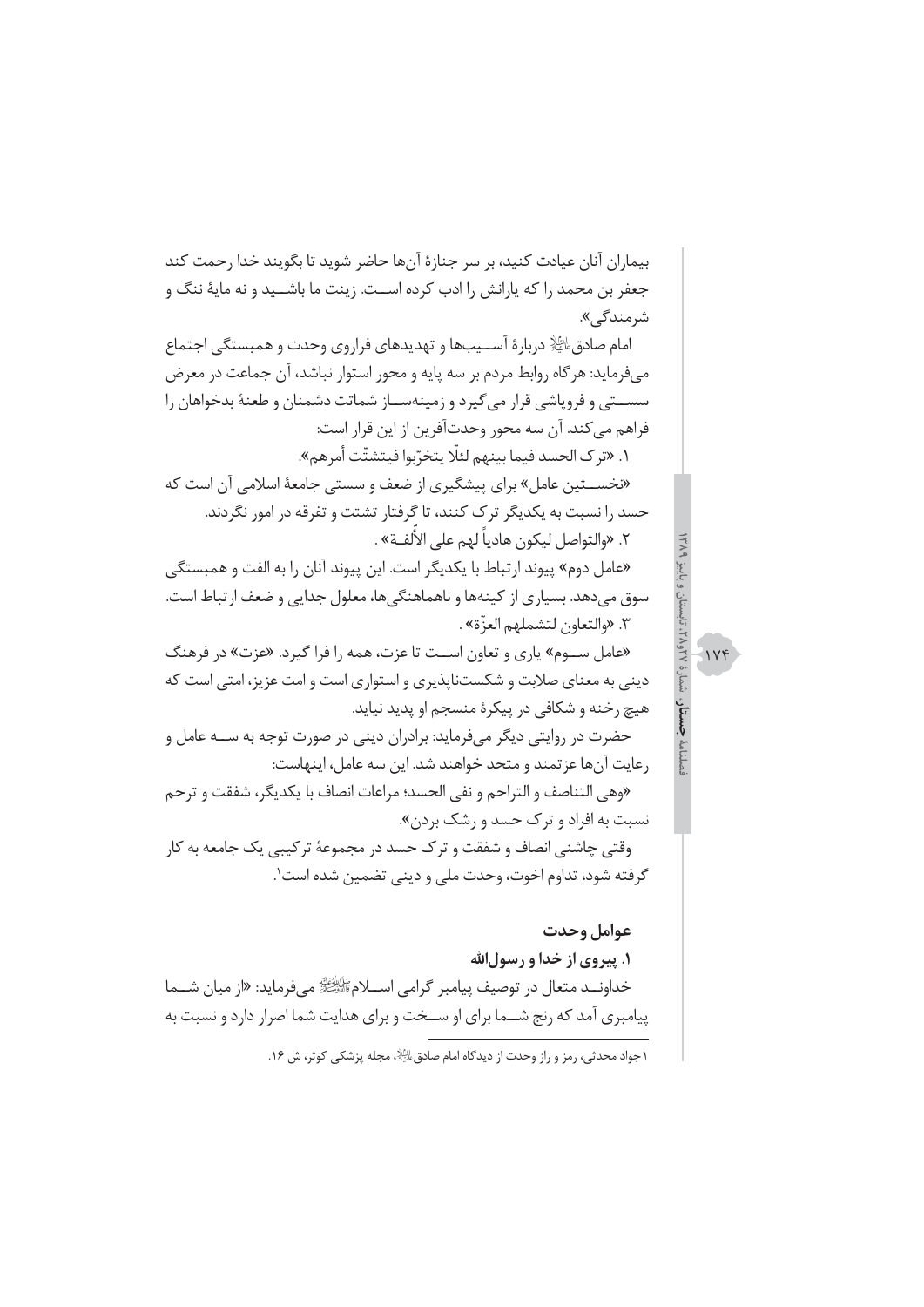مؤمنان رئوف و مهربان است.»<sup>۱</sup>

همجنين اميرالمؤمنين اللَّهِ نقش رسول اكرمﷺ رادرايجاد وحدت بين مؤمنين با توجه به اختلافات قومی و قبیلهای دوران جاهلیت این گونه بیان می فرماید:

«قــد صرفــت نحوه أفئدة الأبــرار و ثنيت إليه أزمــة الأبصار دفــن الله به الضغائن و اطفأبـــه النوائر ألّف به إخوانـــاً و فرق به أقراناً أعزّ به الذلّــــة وأذلّ به العزّة ٌ؛ دلهاى نیکوکاران شیفته او گشت و عنوان دیدهها به سوی او متوجه شد. به برکت وجودش، کینههای دیرینه را دفن و شــعلههای دشــمنی را فرونشاند و مردم را با یکدیگر الفت داد و براد<sub>ر</sub> ساخت».

ييامبر اكرمﷺ براي انجام فرمان خدا قيام كرد و رسالت پروردگارش را به مردم ابلاغ نمود. خداوند به وســيلهٔ او گسيختگيها را پيوستگي بخشيد و پس از آن كه در ســينهها آتش دشــمني و در دلها كينهٔ برافروخته جاي گرفته بود، بين خوإيشان و بستگان یگانگی برقرار ساخت.

اميرالمؤمنين $\mathbb{P}^2$  در تفســير آيهٔ ﴿ فَإِنْ تَنَازَعْتُمْ في شَيْء فَرُدُّوهُ إِلَى الله وَالرَّسُولِ》 مے فرماید:

«فالرد إلى الله الأخذ بمحكم كتابه و الرد إلى الرســول الأخذ بســنـّـة الجامعــة غير المفرقــة؛ پس اگر در چیزی نزاع کردید، در آن به خدا و رســـولش رجوع کنید، پس رجوع به خدا یعنی عمل کردن به قرآن و رجوع به پیامبر یعنی عمل کردن به سنت او که وحدت بخش است نه عامل پراکندگی»<sup>۴</sup>.

هر چند، اصل اساسی توحید مبنای ضروری وحدت مسلمانان محسوب می شود، اما اطاعت از رسول خدا در راستای اطاعت از خداوند است.

رسول گرامی اسلام مدار اطاعت الهی قرار گرفته و خداوند فرمان پیروی از ایشان را در چند آیه بیان فرموده است.

﴿ قُلْ أَطيعُوا اللهَ وَالرَّسُــولَ فَإِنْ تَوَلَّوْا فَإِنَّ اللهَ لا يُحبُّ الْكَافرينَ ^》اين آيه، اعراض از ســاحت قدس رسول اكرم و روگردان شــدن از اطاعت آن حضرت را كفر تلقى كرده است؛ یعنی اگر کسی از جهت اعتقادی روی گردان شود، دچار کفر عقیدتی است و اگر

> ١. ﴿ لَقَدْ جَاءَكُمْ رَسُولٌ مِنْ أَنْفُسكُمْ عَزِيزٌ عَلَيْه مَا عَنتُّمْ حَرِيصٌ عَلَيْكُمْ بِالْمُؤْمنينَ رَءُوفٌ رَحيمٌ ﴾ توبه/١٢٨. ٢ . سيد رضي، نهج|لبلاغه، ترجمه: محمد دشتي، خطبهٔ٩۶، ص١٧٨. ٣. نساء/٥٩. .<br>۳. سید رضی، نهج|لبلاغه، ترجمهٔ محمد دشتی، نامهٔ۳۵، ص۵۷۶.

۵ آل عمران/۱۳۲.

 $1Y\Delta$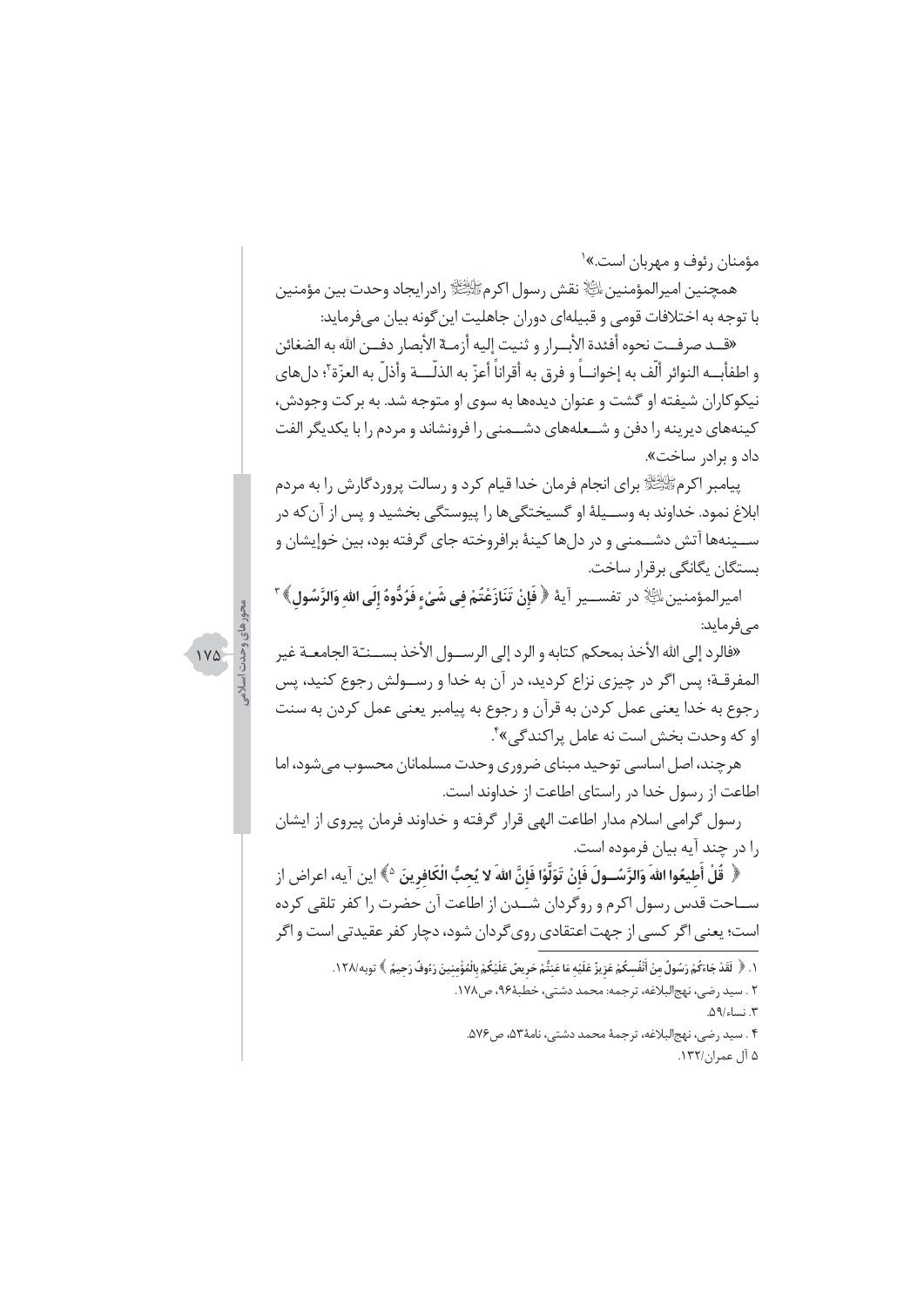کسی معتقد باشد، ولی در مقام عمل اعراض کند به کفر عملی مبتلاست. چنین فردی در هر دو حال از كافران به شمار مي رود. ﴿ وَأَطِيعُوا اللهَ وَ الرَّسُولَ لَعَلَّكُمْ تُرْحَمُونَ ﴾. اين رحمت خاصه است که در پرتو اطاعت از خدا و پیامبر نصیب اطاعت گران می شود. فوز عظیم که بهشت جاویدان، نمودی از آن است، در پرتو پیروی از خدا و رسول اکرم به دست می آید. در مقابل سرپیچی و نافرمانی در برابر خدا و پیامبر مایهٔ عذاب دردناک و ذلت و خواری است. در حقیقت فروتنی در برابر خدا و پیامبر، زمینهٔ فوز بزرگ و عزت راستین را فراهم مے نماید.

۲. تمسک به قر آن

 $119$ 

همهٔ مسلمانان ایمان دارند که قرآن کتابی است که هیچگونه اختلاف و باطلی در آن راه ندارد ﴿ لا يَأْتيه الْبَاطِلُ منْ بَيْنِ يَدَيْهِ وَلا منْ خَلْفه ﴾'. , سول اكرمﷺ مے فرمايد: «عليكم بالقرآن فاتّخذوه إماماً و قائداً» ؒ. بي جهت نيســت كه ناپلئون بناپارت پس از فتح اســكندريه و قتلعام مســلمانان آن ســامان، در پشت میز خطابه قرار گرفت و به لشکرپانش گفت: اگر می خواهید که مسلمانان را از بیخ و بن براندازید، باید اذان و قرآن را از میانشان ریشه کن سازید". قرآن كريم اولين منادي امت واحده و وحدت اســـلامي است ﴿ إِنَّ هذه أُمَّتُكُمْ أُمَّــةً وَاحِدَةً ﴾ ْ

وحدت امت در زير سايهٔ توحيد معنا پيدا مي كند. پذيرفتن پروردگار واحد و اعتقاد به توحید و طرد هر گونه طاغوتی که نسبت به فرامین الهی سرکشی و استکبار دارد، رمــز وحدت امت اســت، چرا كه اگــر توحيد و ربوبيت كامل حاكم نباشــد، مردم به فرقههای گوناگون تبدیل می شوند و هر کدام از طاغوتی تبعیت خواهند کرد.

خداونــد متعال همهٔ پیامبران و پیروان آنهــا را به توحید و تقوی دعوت نموده و مي فرمايد: «همهٔ شــما امت واحد هستيد. تفاوتها ميان شما و همچنين پيامبرانتان هر گز دلیل بر دوگانگی نیست». در این آیه به وحدت و یگانگی جامعهٔ انسانی و حذف هر گونه تبعیض و جدایی دعوت شده است. خداوند سبحان نه تنها امت اسلامی بلکه

۲. جمهوری ۱۳و۱۱۵/۱۲/۱۵. فداحسین عابدی، تمسک بر قرآن و عترت تنها راه وحدت در نگرش فریقین، ٣.. حسن راشدي، نماز شناسي، ص٢٨٩ ۴.انسا/۹۲.

١. فصلت/۴٢.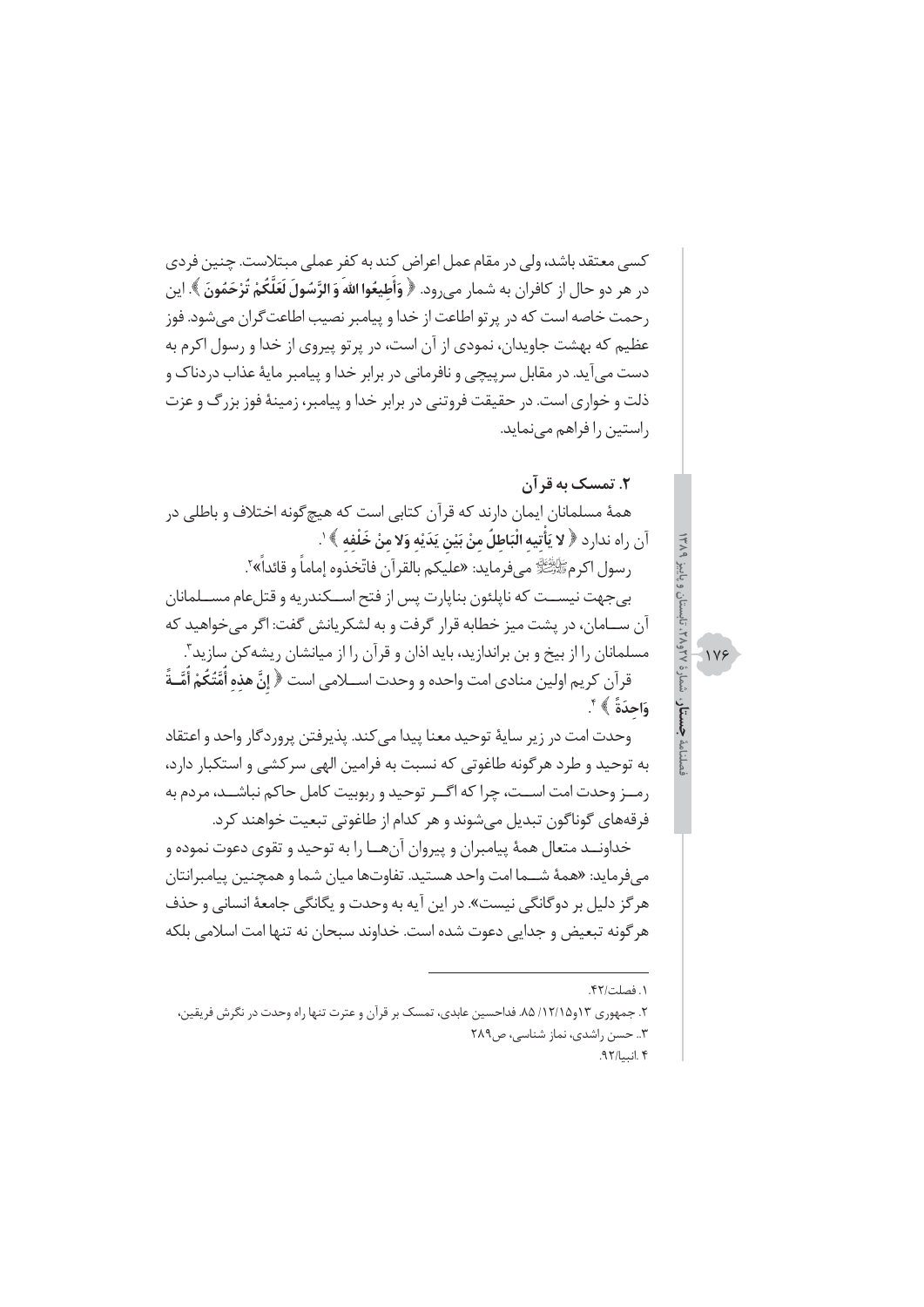اهــل كتــاب را نيز به وحدت بر محور توحيد فراخوانــده و آنان را به اجتناب از تفرقه دعوت مى كند ﴿ قُلْ يَا أَهْلَ الْكتَابِ تَعَالَوْا إِلىٰ كَلمَــة سَوَاء بَيْنَنَا وَ بَيْنَكُمْ أَلّا نَعْبُدَ إلا اللهَ وَ لا نُشْرِكَ بِه شَيْئًا وَ لا يَتَّخذَ بَعْضُنَا بَعْضًا أَرْبَابًا منْ دُونِ الله ' ﴾.

نقطهٔ مشترک تمام ادیان الهی، دعوت به توحید و یکتاپرستی فطری انسانهاست. توحيدي كه زيربناي اديان اســت، لازمهاش يذيرفتن ولايت الله و طرد هر گونه ولايت غير است.

در سورۂ انبیا چنین مے فرماید:

﴿ وَمَا أَرْسَــلْنَا مِنْ قَبْلِكَ مِنْ رَسُــولِ إِلَّا نُوحِى إِلَيْهِ أَنَّهُ لا إِلهَ إِلَّا أَنَا فَاعْبُدُون ۚ ﴾ . در اين آيه خطاب به پيامبر گرامي اســلام ميفرمايد كه ما هيچ پيامبر و رسولي نفرستاديم مگر اینکه به او وحی کردیم که هیچ خدایی غیر از من نیست و فقط مرا عبادت کنند. ﴿ آمَنَ الرَّسُولُ بِمَا أَنْزِلَ إِلَيْه منْ رَبّه وَ الْمُؤْمِنُونَ كُلَّ آمَنَ بالله وَمَلائكَته وَكُتُبه وَ رُسُله لا نُفَرّقُ بَيْنَ **أَحَد منْ رُسُله** ﴾؛" «رسول به آنچه بر او نازل شده ایمان آورده و مؤمنان نیز هم به خدا و فرشتگان خدا و کتب الهی و پیغمبران خدا ایمان آوردند، ما میان هیچ یک از ييغمبران فرق نگذارديم.»

يکي از متعلقات ايمان در اسلام ايمان به نبوت پيامبر اکرمﷺ و پيامبران پيشين است. طبق این آیه، ما در ایمان انبیای گذشته هم مشترک هستیم و به آنچه که بر ییامبران گذشته نازل شده نیز ایمان داریم.

**IVY** 

### محورهای وحدتبخش در قرآن

١.توحيد و پرستش خداوند: ﴿ أَلَّا تَعْبُدُوا الَّا الله ﴾ . خداوند متعال ميفرمايد: ﴿ وَمَا أَرْسَــلْنَا منْ قَبْلكَ منْ رَسَــول إلا نُوحى إلَيْه أَنَّهُ لَا إلَهَ إلّا أَنَا فَاعْبُدُون ﴾ <sup>۴</sup>؛ «ما پيش از تو پیامبری را نفرســتادیم مگر اینکه به او وحی کردیم که معبودی جز من نیست؛ پس مرا پرستش کنید».

٢. نفي شرک: ﴿ وَ لاَنَشْرِکَ بِهِ شَيْئاً ﴾. ٣. نفي سلطة ديگران: ﴿ وَلا يَتَّخذَ بَعْضُنَا بَعْضًا أَرْبَابًا منْ دُونِ الله ﴾ ٛ.

> ٠.آل عمران/۶۴. ٢. انسا/۵۲. ٣ .. تقره/٢٨۵. ۴ انسا/۲۵. ۵ . آل عمران/۶۴ .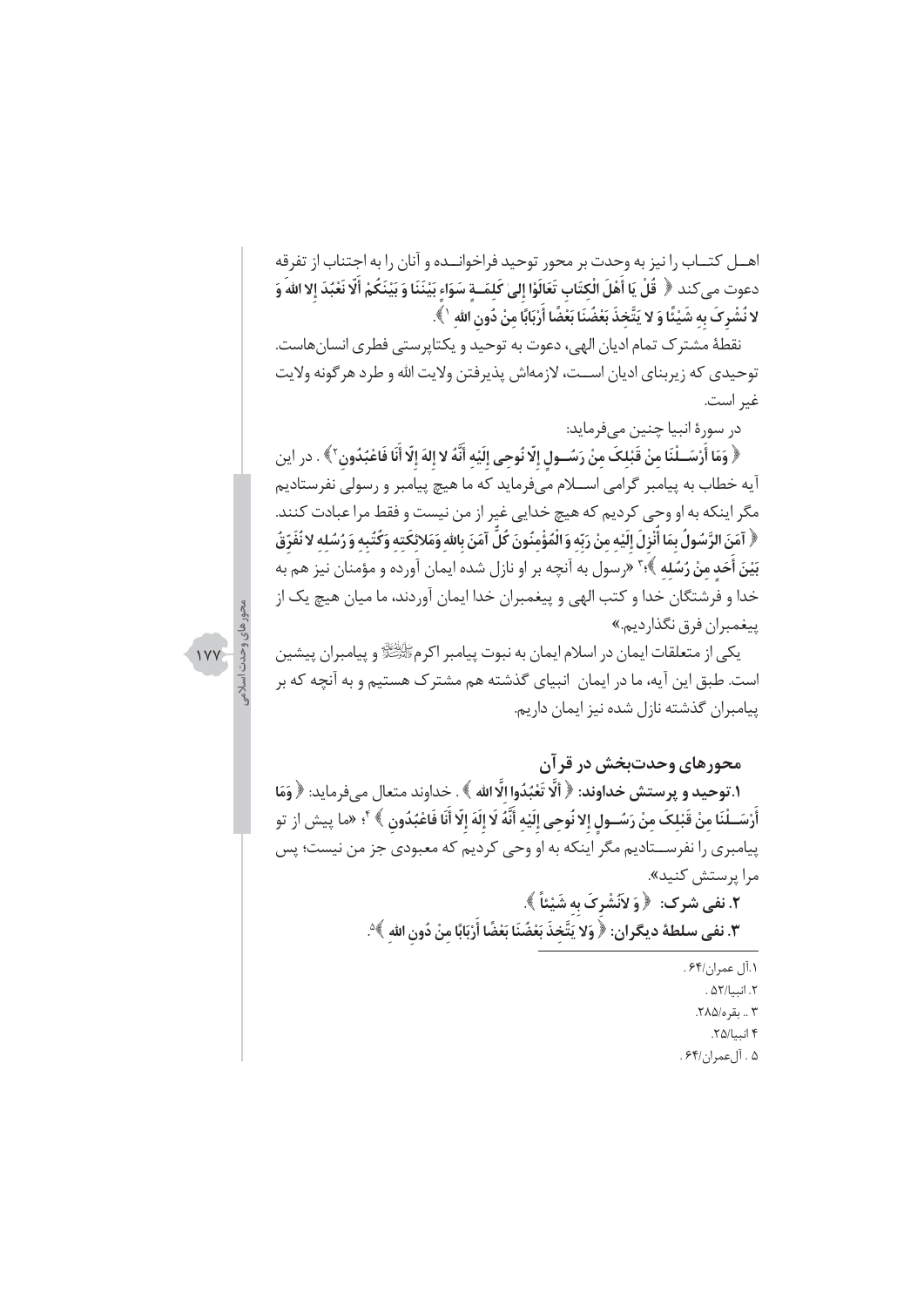۴. قبــول انبياي گذشــته: ﴿ قُولُوا آمَنَّــا بالله وَ مَا أُنْــزِلَ إِلَيْنَا وَ مَا أُنْزِلَ إِلــىٰ إبْرَاهيمَ وَ إِسْــمَاعيلَ وَ إِسْــحَاقَ وَ يَعْقُوبَ وَ الأَسْبَاط وَ مَا أُوتيَ مُوســيٰ وَ عيسـيٰ وَ مَا أُوتيَ النّبيّونَ منْ رَبّهـمْ'﴾؛ «خداونــد مے فرماید بگویید که ما ایمان آوردیم بــه خدا و آنچه که بر ما و پیامبران گذشته نازل شده است. ما با پیامبران کتاب نازل کردیم تا آن کتاب بین مردم به حق حكم كند و اختلافات آنها را برطرف كند».

قرآن كريم از امت واحده به عنوان «رحمت» ياد مى كند: ﴿ **وَلَوْ شَاءَ اللهُ لَجَعَلَهُمْ أَمَّــةً** وَاحدَةً وَلكنْ يُدْخلُ مَنْ يَشَاءُ في رَحْمَته ` ﴾.

حفظ وحدت در صدر اســـلام موجب انسجام مســـلمانان شد. آنها در پرتو همین همدلي توانستند بر خيل دشمنان فائق آيند و به امتيازات فوق|لعاده دست يابند. ۵.اعتصام به حبل الله:

﴿ وَاعْتَصِمُوا بِحَبْلِ الله جَمِيعًا وَ لا تَفَرَّقُوا وَاذْكُرُوا نعْمَــةَ الله عَلَيْكُمْ إِذْ كُنْتُمْ أَعْدَاءً فَأَلَّفَ بَيْنَ قُلُوبِكُمْ فَأَصْبَحْتُمْ بِنِعْمَتِه إِخْوَانًا ۚ ﴾.

مرحوم علامه طباطبايي در ذيل آيهٔ شريفهٔ ﴿ وَاعْتَصِمُوا بِحَبْلِ الله جَميعًا ﴾ مي فرمايند: آيةَ قبل يعني: ﴿ يَا أَيُّهَا الَّذِينَ آمَنُوا اتَّقُوا اللهَ ﴾ خطاب به افراد اســت، يعني از تک تک مردم می خواهد که در حد بالا تقوی داشته باشند. اما در آیهٔ مبارکهٔ ﴿ وَاعْتَصِمُوا بِحَبْلِ ا**لله جَميعًا وَ لا تَفَرَّقُوا** ﴾ دو كلمهٔ «جميعاً و تفرقوا» شـــاهد بر اين اســت كه با جامعهٔ مسلمين و مجتمع اسلامي سخن مي گويد. بر این اساس پیامهای آیه از این قرار است: ١. تمسك و اعتصام به حبلالله تعبير ديگرى از وحدت مسلمانان است.

۲. استفاده از واژهٔ «جمیعاً» به این معناست که وحدت جز با حرکت جمعی محقق نمىشود.

۳. همبستگی و همدلی از جمله نعمتهای الهی است که باید همواره آن را مورد توجه قرار داد. حضرت اميرالمؤمنين اللَّةِ دراين مورد مى فرمايد:

نعمتهای بزرگ الهی که به هنگام بعثت پیامبر اسلامﷺ بر آنان فرو ریخت را بنگريــد كه چگونه اطاعت آنها را با دين پيوند داد و با دعوتش ايشــان را به وحدت

۱. بقره/۱۳۶.

شمارة ٢٩٥٨.

**AYK** 

- ٢. شورى/٨ .
- ۰۲ آل عمران/۰۳ .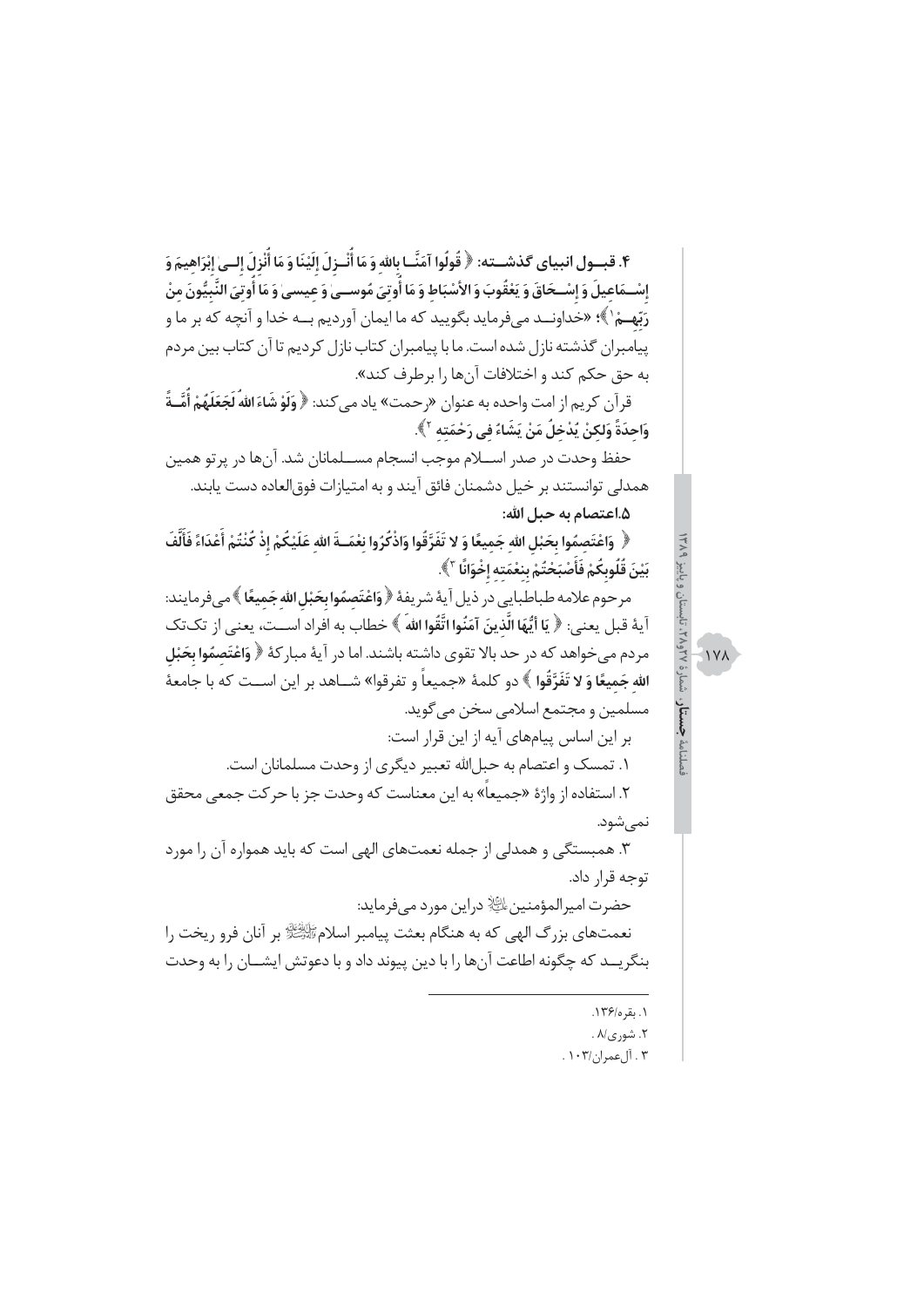رسانید و چگونه نعمتهای الهی بالهای کرامت خود را بر آنان گستراند و جویبارهای آسایش و رفاه را برایشان روان ساخت و تمام بر کات آئین حق آنان را در بر گرفت. در نعمتها غرق گشتند و به خرمی زندگانی شادکام شدند. امور اجتماعی آنان در سایهٔ قدرت حکوت اســـلام استوار شد و در پرتو عزتی پایدار آرامش یافتند. آگاه باشید که شما هماکنون از رشتهٔ اطاعت دست کشیدید و با زنده کردن ارزش های جاهلیت، دژ محکم الهی را درهم شکســتید، در حالی که خداوند بر این امت اســلامی به (وحدت و برادري) منت گذارده بود كه در ســايهٔ آن زندگي كنند. نعمتي بود كه هيچ ارزشي نمی تــوان همانند آن تصور کرد؛ زیرا از هر ارزشـــی گرانقدرتر و از هر کرامتی والاتر بود'.

۴. وحــدت، نعمت الهي و اختلاف، نقمت و عذاب اســت كه زمينه جنگ و قتل و ناامنے<sub>، ر</sub>ا فراھم مے کند.

۵. همبستگی و وحدت هدایت بندگان است.

۶. نبود وحدت نشانه تفرقه و دشمنی است.

e.ا**يجاد همدل**ي: خداوند متعال ميفرمايد: ﴿ وَأَلَّفَ بَيْنَ قُلُوبِهِمْ لَوْ أَنْفَقْتَ مَا في الْأَرْض جَميعًا مَا أَلَّفْتَ بَيْنَ قُلُوبِهِمْ وَلكنَّ اللهَ أَلَّفَ بَيْنَهُمْ ۚ ﴾؛ يعني اگر همه آنچه را كه در زمين اســت انفاق كني، قادر بــه ايجاد محبت در دلهاي آنها نخواهي شــد. ولي خداوند دل هایشان را به یکدیگر مهربان ساخت."بنابراین وحدت، پاداشی الهی است در مقابل تسلیم مؤمنان در برابر خداوند که قوت و ضعف وحدت، بستگی به میزان این تسلیم دار د.

**۷.همکاری در خیرات**: در قرآن مؤمنین به همکاری و تعاون در انجام کارهای نیک و دوری از گناه و دشـــمنی دعوت شـــدهاند. این دعوت را میتوان از جملهٔ مهم¤رین عوامل وحدتبخش در نظام اســـلامي دانست. چنان كه ميخوانيم: ﴿ تَعَاوَنُوا عَلَى الْبِرِّ وَالتَّقْـوِيٰ وَلَا تَعَاوَنُـوا عَلَى الْإِثْمِ وَالْعُدْوَانِ ۚ ﴾؛ «(همواره) در راه نيكي و يرهيز گاري با هم تعاون كنيد! و (هرگز) در راه گناه و تعدي با هم تعاون ننماييد! و از (مخالفت فرمان) خدا بیرهیزید که مجازات خدا شدید است.»

> ١. سيد رضي، نهجالبلاغه، ترجمة محمد دشتي، خطبة١٩٢، ص٣٩٧. ٢. انفال /۶۳. ٢ ناصر مكارم شيرازى، تفسير نمونه، ج٣، ص٢٨. ۴. مائده/۲.

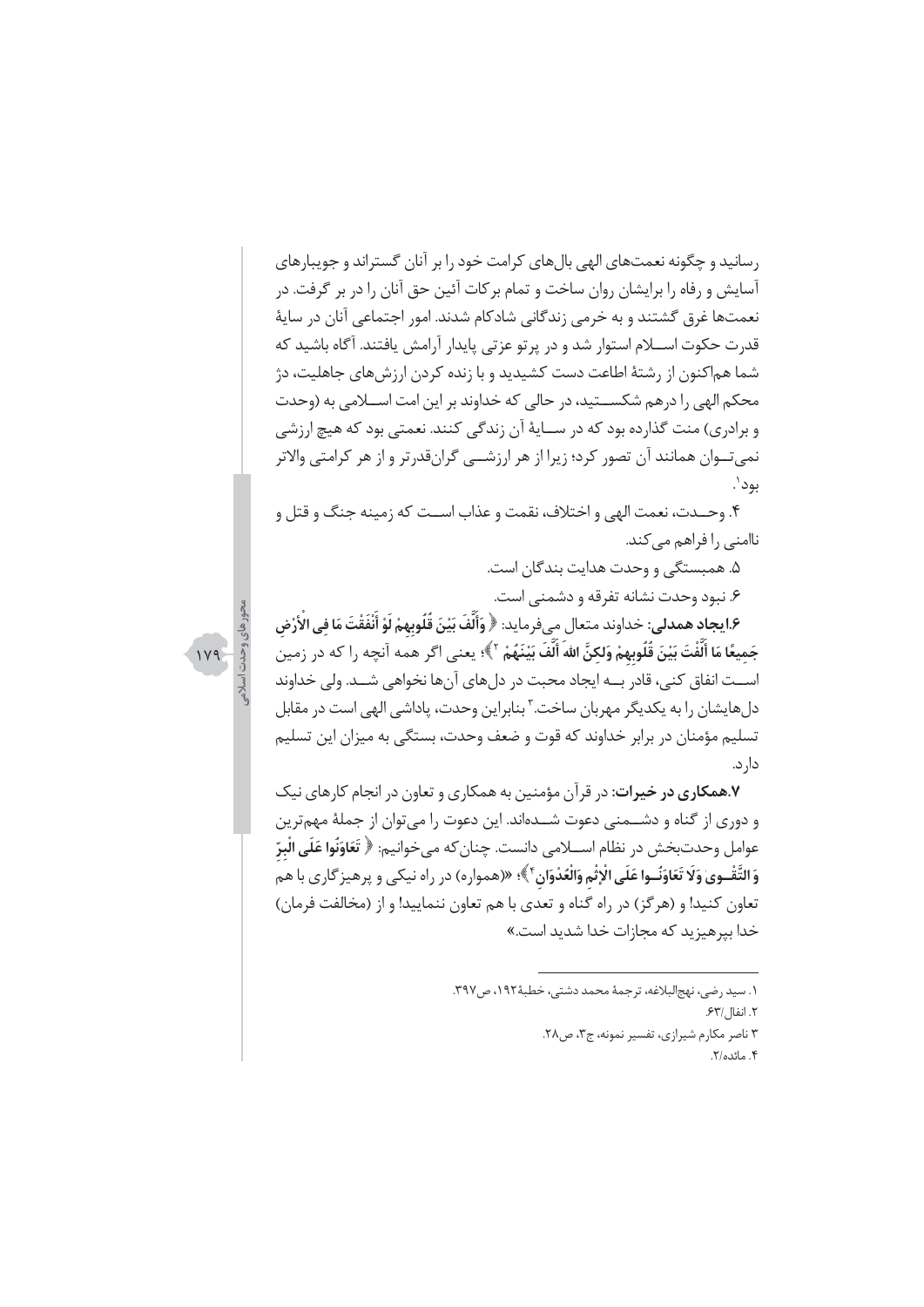٨. اصــلاح ذات البيــن: خداوند متعال در آيهٔ ديگر از قرآن مجيد ميفرمايد: ﴿إِنَّمَا الْمُؤْمنُــونَ إخْــوَةٌ فَأَصْلحُوا بَيْــنَ أَخَوَيْكُمْ وَاتَّقْــوا الله<sup>َ</sup> لَعَلَّكُمْ تُرْحَمُــونَ لأَ»؛ «مؤمنان برادر یکدیگرند، پس دو برادر خود را صلح و آشتی دهید و تقوای الهی پیشه کنید، باشد که مشمول رحمت او شوید.»

اصلاح ذات البين و ايجاد تفاهم و زدودن كدورتها و دشمنيها و تبديل آنها به صمیمیت و دوستی، یکی از مهمترین برنامههای اسلام در جهت وحدتبخشی اجتماع است.

خداونــد متعال مىفرمايــد: ﴿ وَإِنْ طَائفَتَانِ مِنَ الْمُؤْمنينَ اقْتَتَلُــوا فَأَصْلحُوا بَيْنَهُمَا ﴾؛ «هرگاه دو گروه از مؤمنان با هم به جنگ پرداختند، میان آنان آشتی دهید.»<sup>۲</sup>

#### ٣. تمسک به اهل بیت ﷺ

ييـــروى از اهل بيـــتﷺ از جمله اصلي تريـــز عوامل ايجاد اتحـــاد و وحدت ميان مسلمانان است. اگر همهٔ مسلمانان عالم به اهل بیت تمسک جویند، بی تردید وحدت و اتحاد اسلامی در جهان برقرار خواهد شد.

اميرالمؤمنيـــن در خصوص فضيلت اهلبيتﷺ ميفرمايد: «هُم أســـاسُ الدّين وَ عمَادُ اليَقينِ؛ «اهلبيتﷺ اساس دين و پايه يقين هستند»؛ زيرا آنان، مفسر قرآن و تبيين گر شريعتند و شبهات ديني به واسطهٔ آنان برطرف می شود.

قرآن ثقل اكبر و ائمه الْقِلَّا ثقل اصغر خوانده شــدهاند. اهل بيت الْقَلَّا ملاك و معيار صراط مســتقيم و كمال انسانيتند. چنان كه حضرت در بياني ديگر ميفرمايد: «نحن النمرقي الوسطى»<sup>7</sup>.

پيامبر اسلامﷺ، اهلبيتﷺ را عامل وحدت و اتفاق و امان از اختلاف و تفرقه دانســـتهاند؛ «اَلنَّجُومُ أَمانٌ لأَهْل السَّــماء وَ أهلبيتي أمانٌ لأهْل الأَرْض» ۚ. چنان *ك*ه در زيارت جامعة كبيــره مى خوانيم (بموالاتكم تمّت الكلمــة و عظمت النعمــة و ائتلفت الفرقــة».

بهوســيلهٔ موالات و دوستي شــما كلمه تمام است و نعمت به بزرگي خود مىرسد

 $\frac{1}{2}11$ 

۳. پژوهشگاه نمایندگی ولی فقیه در سپاه، یکصد درس از زندگی امام علی الله ص ۲۱.

٠١٢/١.

٢.حج ات/٨.

۴ .علامه مجلسي، بحار الانوار، ج۲۷، ص۳۰۹.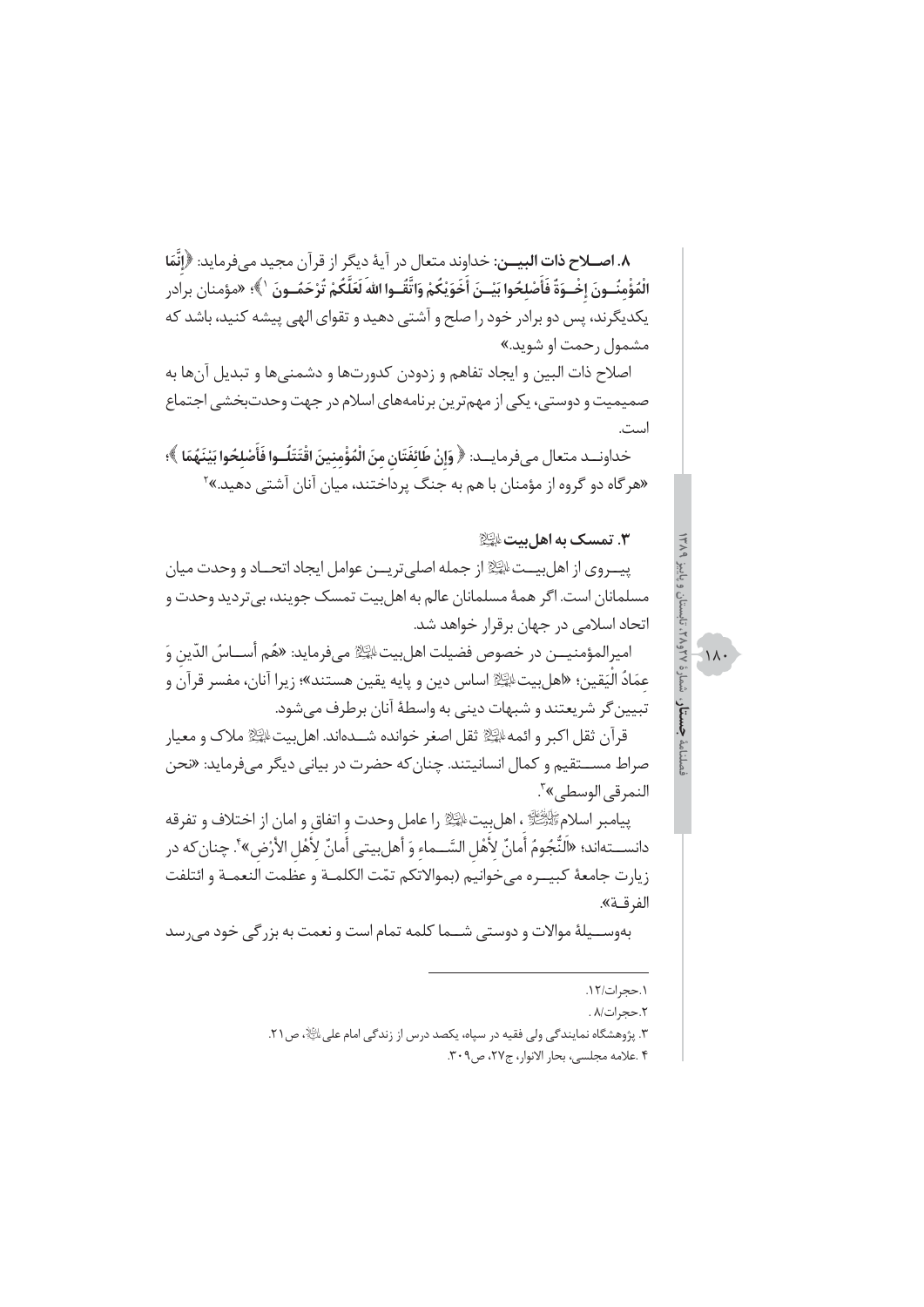و افتراق و جدایی ســد باب میشــود. پرواضح اســت که محبت بدون معرفت ایجاد نمے شود.

محبت، مقدمهٔ اطاعت است. همان گونه که امیرالمؤمنین ﷺ فرمودند: «مَنْ أَحَبَّنا فَلْيَعْمَلْ بِعَمَلِنا»'.

از امام صادق $\mathbb{R}^{\mathbb{N}}$  نقل شده است: «تظهر تعصى الإله و أنت حبّه لو كان حبّك صادقاً لأطعته إنّ المحبّ لمن يحبّ مطيع»٬ّ.

اميرالمؤمنين اللَّهِ ۚ در فضيلت اهل بيت الْجَلِّهِ مي فرمايند: آخر اندكي به اهل بيت الْجَلِّهِ ۖ ا پیامبرتان نظر اندازید و رفتارشــان را آئین زندگیتان ســازید و به هر کاری کردهاند و می کنند بیردازید. هر گز از جادهٔ درســتی شــما را به در نمی کنند و به ســوی وضع هلاکتباری که پیشــتر داشتید، نمی,برند. پس اگر دریافتید که نشستهاند، بنشینید و چون پی بردید که برخواســتهاند، برخیزید. پس بر آنان پیشــی مگیرید که گمراه مي شويد و از ايشان هم عقب نمانيد كه زيان مي بينيد و رو به نابودي مي رويد".

تنها قرآن و عترت است که می تواند ما را از لغزشها حفظ کند. کسی که در مقام تمسک به حبل الله است، باید محتوا و چیستی آن را بداند. برای این کار نخست باید به حکم الهي علم پيدا کند و سپس بدان معتقد گردد و پس از اين به آن حکم همواره عمل كند.

#### ۴. تهذیب و تزکیه نفس

اخــلاق، یکی دیگر از عوامل ایجاد اتحاد در بین مســلمانان اسـت. پیامبر گرامی اســـلامﷺميفرمايد: «عَلَيْكُمْ بِمَكارِم الأخْلاقِ». من پيامبر به همين جهت مبعوث شدم ٗ.

خداوند متعال در قرآن کریم میفرماید:

﴿ فَبِمَا رَحْمَــة منَ الله لنْتَ لَهُمْ وَ لَوْ كُنْتَ فَظًّا غَليظَ الْقَلْبِ لَانْفَضُّوا منْ حَوْلكَ ﴾ ٩، با آنان با خوشرويي و نرمي برخورد كن و اگر اينگونه نباشي، از اطرافت پراكنده ميشوند. عفو و گذشت زمینهٔ خشم و خشونت را در جامعه از بین میبرد و عطوفت و مهربانی

 $\lambda$ 

١.علامه مجلسي، بحار الانوار، ج٧١، ص١٧۴ ۲. فدا حسین عابدی، تمسک به قرآن و عترت تنها را ه وحدت در نگرش فریقین، جمهوری ۱۳و۱۵/۸/۲۸هـ/ ٢. سيد رضي، نهج|لبلاغه، ترجمهٔ محمد دشتي، خطبهٔ٩٧، ص١٨١. ۴.علامه مجلسي، بحار الانوار، ج٧١، ص٣٢٠. ۵. آلءمران/۱۵۹.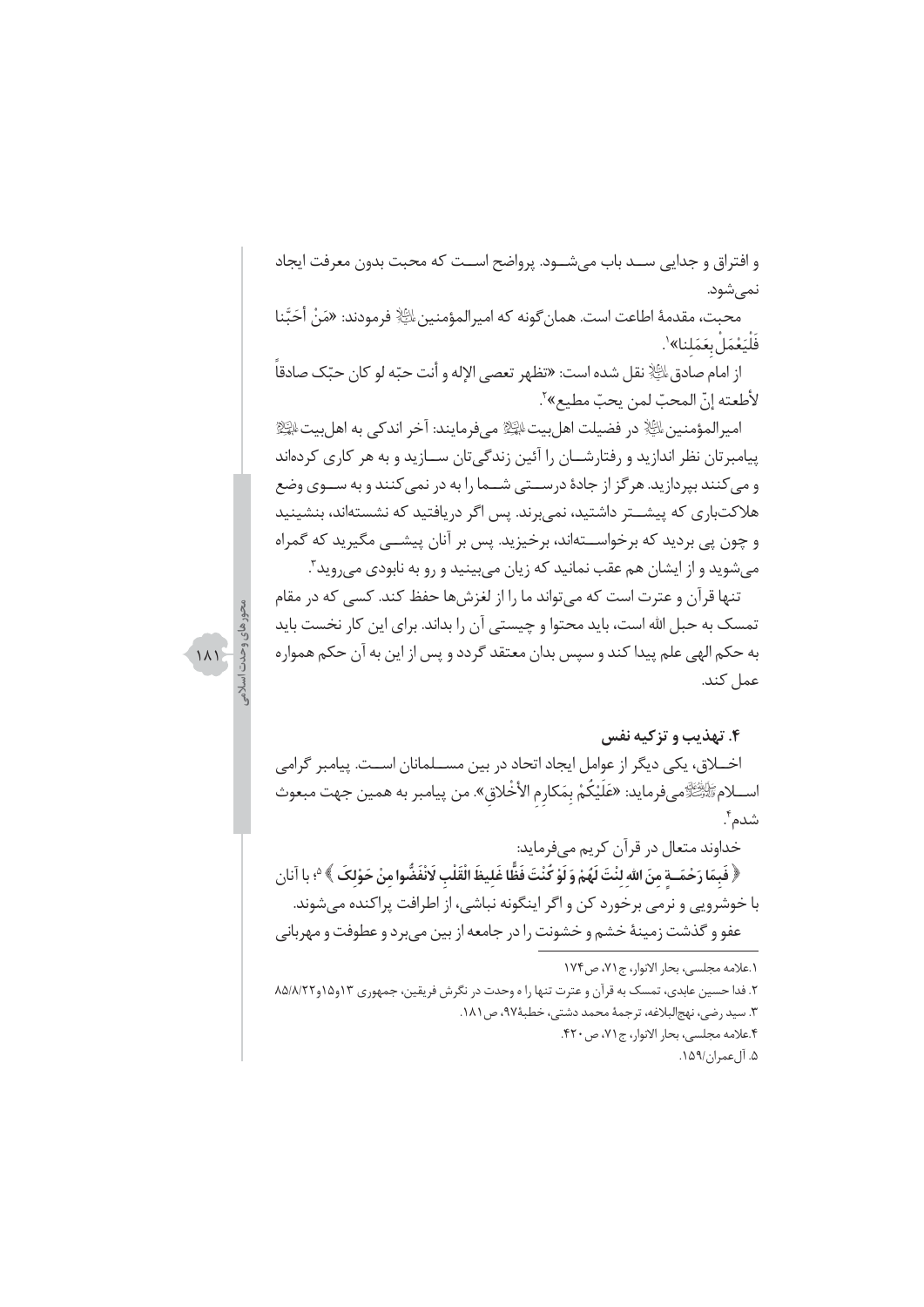شعلههای برافروخته شدهٔ اختلاف و دشمنی را فرو می نشاند. نرمخویی و خوش خلقی از جمله بایستگی های مقام رهبری در اسلام است. رفتارهای محبتآمیز، روابط میان انســـانها را مستحکم می کند و توطئهٔ شـــیطان صفتان را برای اختلافافکنی خنثی ميسازد. حضرت يوسف $\mathbb{P}^2$  به پدر و برادرانش چنين ميفرمايد: ﴿ وَجَاءَ بِكُمْ مِنَ الْبَدْوِ منْ بَعْد أَنْ نَزَغَ الشَّــٰيطَانُ بَيْني وَبَيْنَ إخْوَتي ﴾؛ و پروردگارم شما را از آن بيابان به اينجا آورد، پس از آنکه شیطان میان من و برادرانم را به هم زد'.

آن حضرت ما را به الفت و مهربانی و خوشرویی و مدارا با مردم سفارش فرمودهاند: «بهترین شما در کردار آنانند که اخلاقشان بهتر است و با مردم سازگارند و مردم را با يگديگر الفت مے دھند»<sup>۲</sup>.

از جمله عوامل پیروزی رســول اکرم، رفتار و گفتار پرمهر آن حضرت در طول ایام رســالت است. پیشوای گرامی اسلام با اخلاق نیکو توانســت مردم را گرد خود جمع نماید و در اعماق وجودشان نفوذ کند. اوامر الهی را به آنان برساند و از تربیت اسلامی برخوردارشان سازد.

حضرت رســـول اكرمﷺ در اينباره مىفرمايد: « أَمرْتُ بمُداراة النّاس كَما أَمرْتُ بتَبْليغ الرِّسالـة»<sup>7</sup>.

اهمیت مدارا در اسلام به حدّى است كه اندیشمندان غربی نیز آن را از ویژگیهای خاص اســـلام دانستهاند. گوستاو لبون بر این باور اســت که عدل و داد اسلام موجب گسترش آن شده است و مردم به دلیل مدارای زیاد مسلمانان به اسلام ایمان میآورند. وي چنين مي گويد: «زور شمشــير موجب پيشــرفت قرآن نگشــت، زيرا رسم اعراب (مســلمانان) این بــود که هر کجا را که فتــح می کردند، مردم آنجــا را در اعتقاد به دین خود یا تغییر عقیده آزاد می گذاشـــتند. اینکه مردم مســـیحی از دین خود دست برمیداشتند و به اسلام میگرویدند و زبان عربی را بر زبان مادری خود برمیگزیدند، به جهت عدل و دادي بود كه از آن عربهاي فاتح مي ديدند و تا آن زمان مانندش را از زمامداران پیشین خود ندیده بودند.

ويل دورانت نيز در اين زمينه مي گويد: «اسلام در طي پنج قرن از لحاظ نيرو، نظم و بسط حکومت و تصفیهٔ اخلاق و رفتار، وضع قوانین منصفانه، تساهل دینی، ادبیات  $\frac{1}{2}$ 

١ ..يوسف/٠٠١.

٢ . ابن شعبه حراني، تحف العقول «مواعظ النبي»، ترجمة محمدباقر كمرهاي، ص٣۴.

۳ . همان، ص۴۷.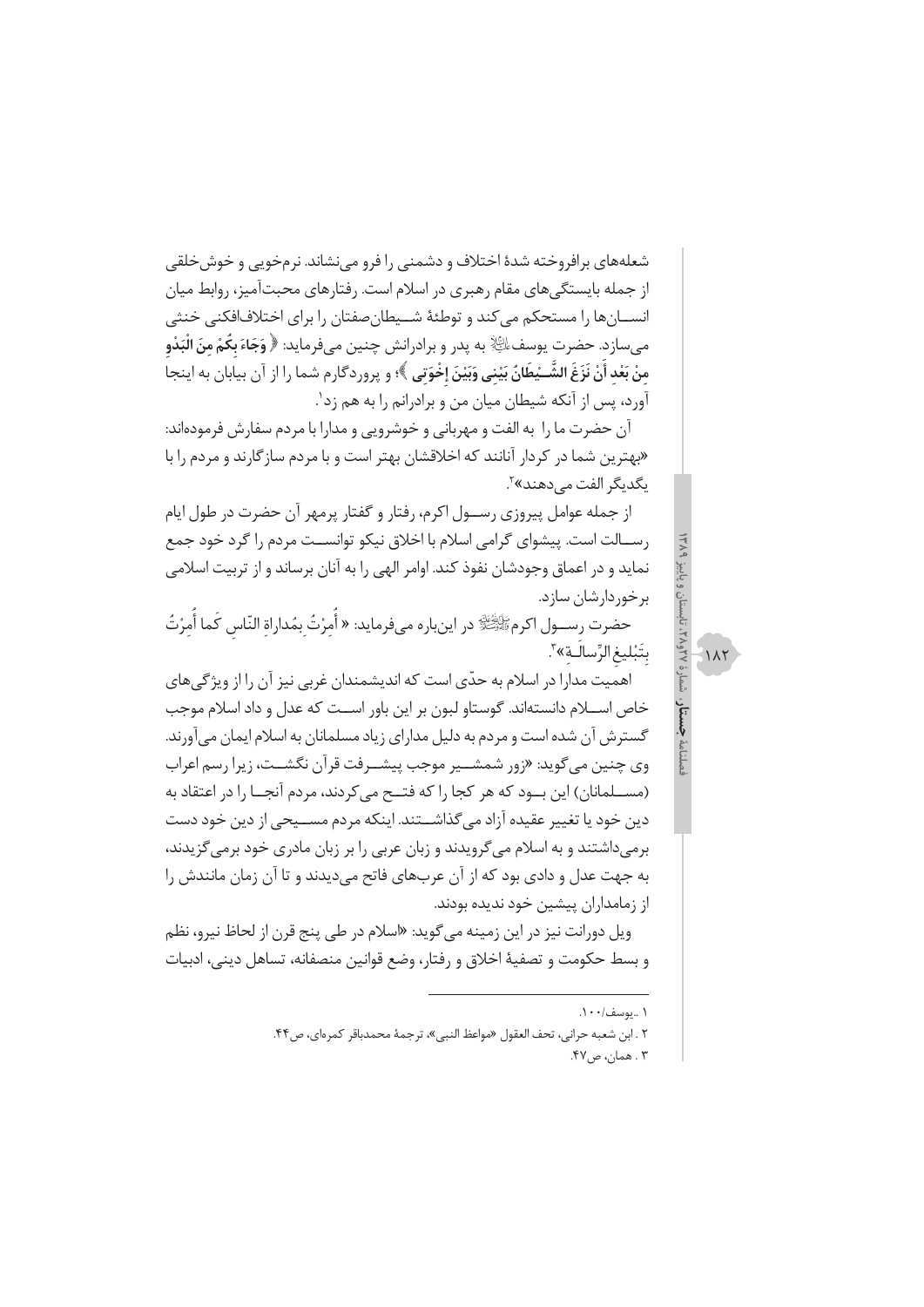و طب و فلســفه پیش[هنگ جهان بود … . هرچند محمدﷺ پیروان دین مسیح را تقبیح می کند، با این همه نسبت به ایشان خوش بین و خواستار ارتباط دوستانه بین آنها و پیروان خویش است. با اهل کتاب راه مدارا در پیش گرفت …»'.

خداوند در قرآن کریم مے فرماید: ﴿ **وَلا تَنَازَعُوا فَتَفْشَلُوا وَ تَذْهَبَ ریحُكُمْ** ّ<sup>}</sup>؛ «با هم نزاع نکنید که سست میشوید و مهابت شما از بین می رود.»

رســول اكرمﷺ مي فرمايد: «و لاتجسّسوا و لاتنافسوا و لاتحاسدوا و لاتباغضوا و لاتدابروا و کونوا عبادالله إخواناً» ،<sup>۳</sup>«در کار یکدیگر تجســس نکنید و از حقد و کینه و بغض نسبت به هم پرهیز کنید و بندهٔ خدا باشید و برادران یکدیگر». حضرت رسول اكرمﷺ مي فرمايد: «مثل الأخوين مثل اليدين يغسل أحدهما الآخر »'ً.

در این حدیث پیامبر اسلامﷺ دو برادر را به دو دست تشبیه میکنند. دو دستی که هر کدام با کمک دیگری زشتیها و پلیدیهای یکدیگر را میشویند و با هم بودن آن دو موجب کمال است.

مؤمنان در دوستی و رحمت و عطوفت به یکدیگر مانند اعضای پیکر انسانند. هر گاه عضوی رنجور و دردمند گردد، اعضای دیگر هم متأثر خواهند شد.

 $\lambda \tau$ 

#### ۵. تأمل در حالات جوامع گذشته و افزایش علم

در صورت بالارفتن سطح علمي، جامعه كمتر دچار تنش و اضطراب مي شود. تنش در جامعه، زمینه را برای ایجاد اختلاف و تفرقه و از بین رفتن وحدت اجتماعی فراهم مي كند. بالابر دن سطح فرهنگ و علم، موجب ثبات اجتماعي مي شود. امير المؤمنين التَّالِا در این باره میفرمایند:

یس در دوگانگی حالاتشان نظر کنید؛ گاه در جایگاه عزت نشستند و دشمنانشان نايديد شــدند، عافيت از هر سو بر سرشان ســايه افكند و امكانات در اختيارشان قرار گرفت، بزرگ،منشی شیرازهٔ روابطشان را پیوند داد. این بود نتیجهٔ پرهیز از پراکندگی و التزام به همبســتگی و تأکید بر آن و از هر عاملی که پایههای اســتواری امتهای پیشین را درهم شکست و نیروهاشان را به تحلیل برد، مانند کینهورزی، تنگنظری،

۲. جلیل امید، آیا تفرقه از بین رفتنی است؟ (گفتگو)، نشریهٔ ایران، ۷۹/۴/۱.

۴. ناصر مکارم شیرازی، تفسیر نمونه، ج۲۲، ص۱۷۳.

١. جمعي از دانشمندان، استراتژي تقريب مذاهب (مجموعه مقالات)، ص١۶۵. ٢. انفال /۴۶.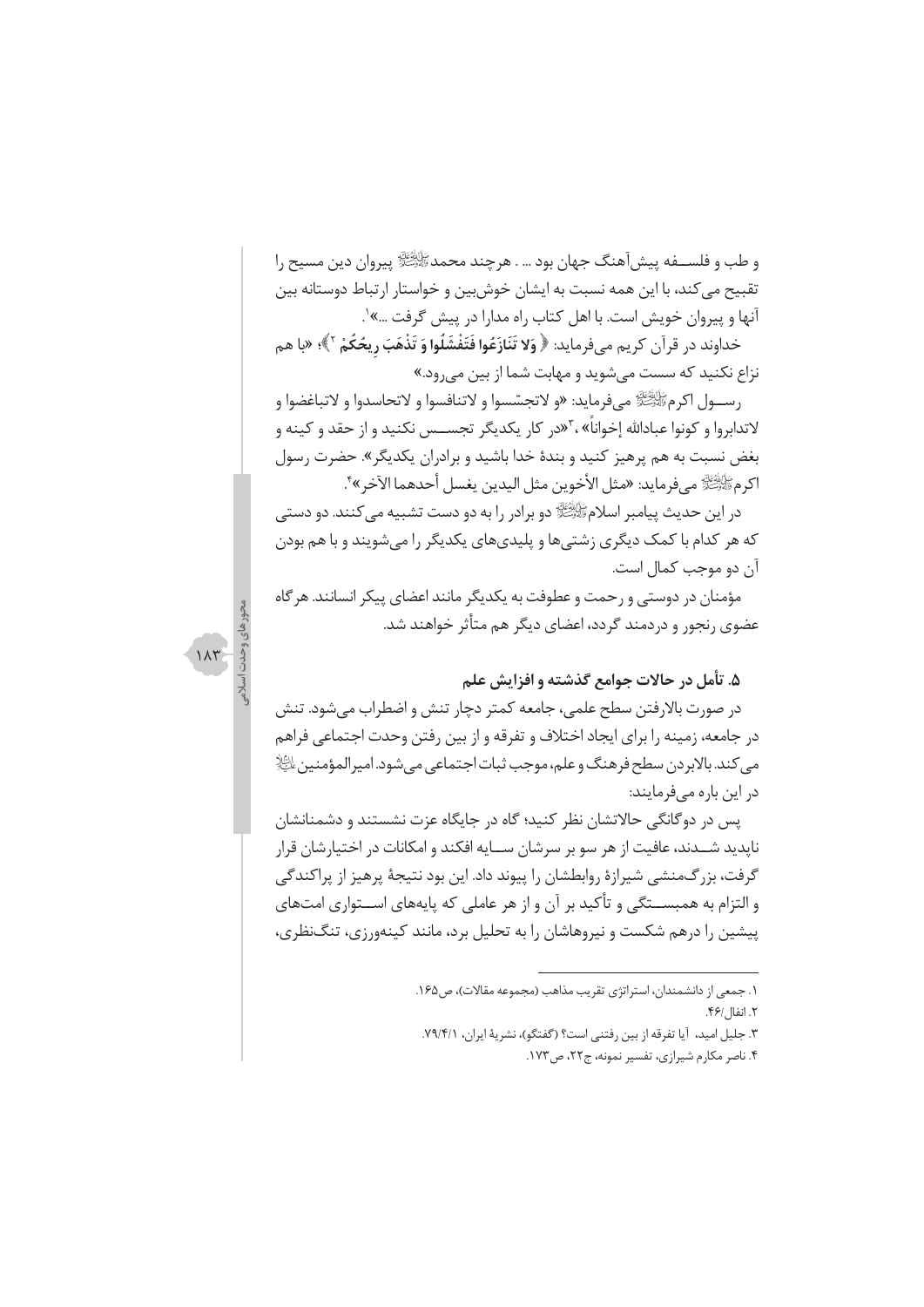یشت کردن به یکدیگر و روی گردانی از هم دوری کنید. امپرالمؤمنیــن ﷺ در خطبــهٔ ۱۹۲، بزرگترین عامل عزت و ســرافرازی امتهای گذشـــته را اتحاد و اتفاق آنها میداند و مهمترین عامل شکســت و ذلت و سقوط را تفرقه و جدایی می شناسد.

حضرت میفرماید: در گذشــتگان بنگرید. زمانی که وحدت اجتماعی داشــتند و خواســـتههای آنان یکی بود، قلبهای آنان یکســان و دستهای آنان مددکار یکدیگر و ارادهها واحد و همســو بود. آیا در آن حال مالک و سرپرســت سراسر زمین نبودند و رهبر و پیشوای همهٔ دنیا نشدند؟ و اگر به پایان کار آنها نیز بنگرید، در آن هنگام که به تفرقه پراکنی روی آوردند و مهربانی و دوستی آنان از بین رفت و درون و بیرونشان گوناگون شـد و از هم جدا شـدند، خدا لباس كرامت خود را از تنشــان بيرون كرد و نعمتهاي فراوان و شــيرين را از آنها گرفــت. بنابراين اتحاد و ائتلاف، عامل اعتلا و پيروزي و اختلاف و پراکندگي، عامل سقوط و نگون بختي است.

## ۶. تقویت مناسک دینی و ارزش های اسلامی

نماز جماعت به ویژه آن گاه که در مســجد برپا شــود، زمینهٔ خوبی را برای تمرکز حواس در عبادت و تقرب جســتن انســان به خداوند متعال فراهم می کند و در عین حال نشان دهندهٔ وحدت مسلمانان و بیان گر پیوستگی و همبستگی آنان است. نمایش پرشکوهی که همه روزه در شکل نماز جماعت در مساجد مسلمانان برپا می شود و در يايان هفته و نيز به گونهاي فراگير و شـــكوهمند در قالب نماز جمعه برگزار مي شود، از مظاهر كامل وحدت و همبستگی مسلمانان به شمار می رود. پس نماز همچنان كه معراج مؤمنين و مايهٔ تقرب پارســايان و روشــنيبخش ديدهٔ عارفان است، خار چشم شــيطان و منافقان نيز مي باشــد. حضور پيروان مذاهب مختلف اسلامي در مسجد، شکوه وحدت مسلمانان و یکیارچگی آنان در برابر جبههٔ واحد، کفر و شرک و نفاق را به نمایش میگذارد. این حضور برادرانه، فرصتی برای تبادل آرا و افکار گوناگون است تا در اثر آن رشد روزافزون اجتماعی و فرهنگی مسلمانان رقم خورد.

#### ٧. دوست داشتن وطن؛ عامل وحدت ملي

پيامبراكرمﷺ ميفرمايد: «حُبُّ الْوَطَنِ منَ الإيمان»؛ «دوست داشتن وطن جزيي از ایمان است».

 $115$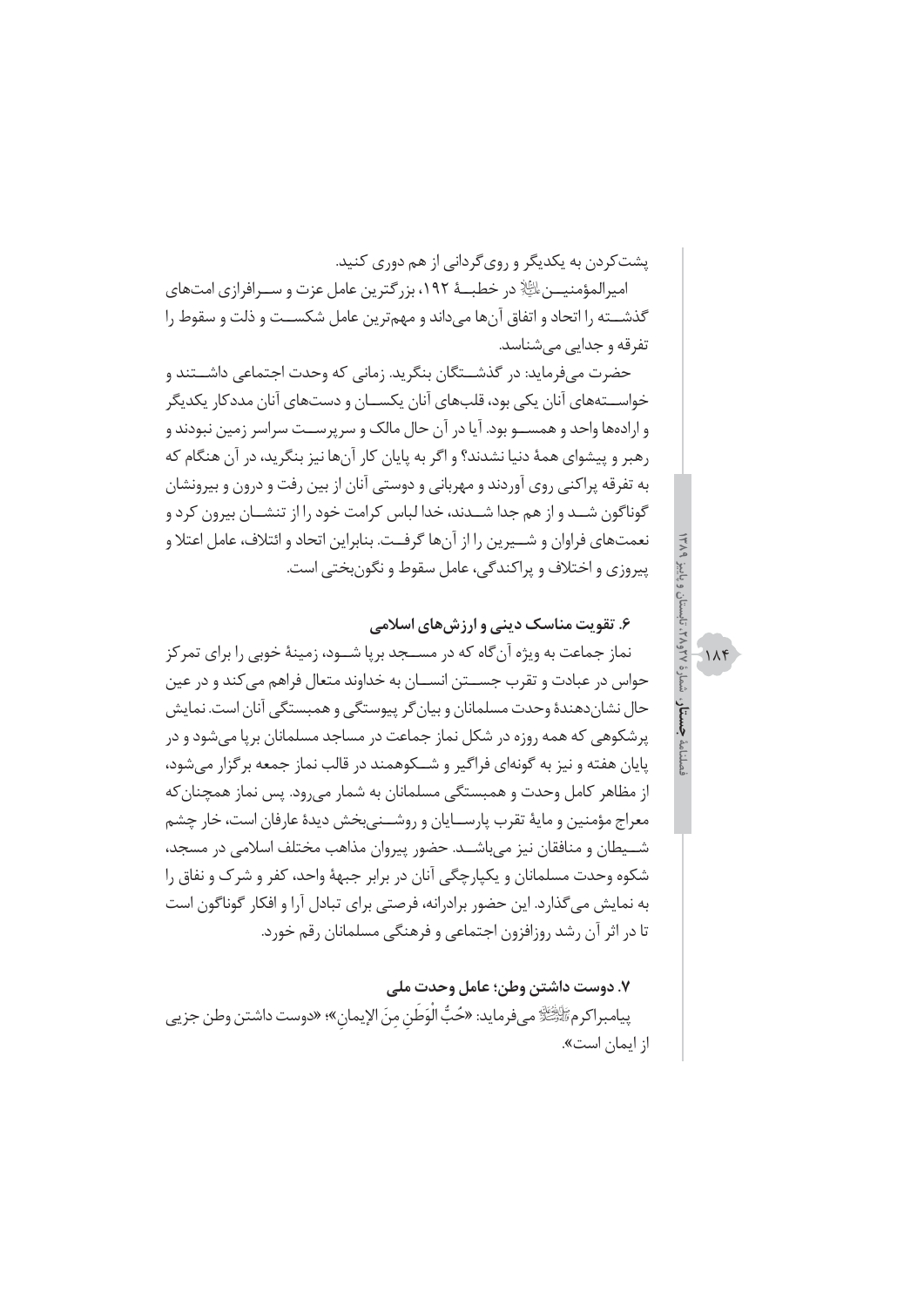«عمرت البلدان بحبّ الأوطان»'؛ «اتحاد جغرافيايي از ديگر عوامل ايجاد رابطه بين افراد جامعه است». در گسترهٔ جغرافیایی مربوط به یک ملت، عرق ملی و وطن پرستی در افــراد آن ايجاد مي گردد. انســـان علاقهمند به وطن براي امنيت آن تلاش مي كند و موجب آبادانی کشــورش میشود. این امنیت و آبادانی تحقق پیدا نمی کند، مگر در سايهٔ اتحاد ملي كه سرچشمهٔ آن را مي توان در حب به وطن مشاهده كرد.

در آخرلازم به یادآوری است؛ مقصود از وحدت بین مذاهب این نیست که شیعیان از عقاید خود برگشته و سنی شوند یا اهل تسنن اصول و عقاید خویش را رها کرده و شيعه گردند، بلكه :

۱. وحدت میان مســلمین به معنی نزدیکشــدن فرقههای اسلامی به یکدیگر، با حفظ کیان و ماهیت آنهاست.

۲. به معنی حفظ اصول مشترک و آزاد گذاشتن و معذورداشتن هر فرقه در فروع ويژهٔ خود اوست.

۳. به معنی عدم نزاع و درگیری فرقهها و اطلاع همگان از عقاید یکدیگر و حساس نبودن نسبت به ویژگی های فرقههای دیگر است.

راه رسیدن به این هدف تکیه کردن بر عقل و منطق و دوری گزیدن از احساسات زودگذر و تعصبات غیرقابل کنترل است".

منابع و مآخذ:

۱. قرآن کريم.

٢. نهج|لبلاغه.

۳. ا**ستراتژی تقریب مذاهب** (مجموعه مقالات)، مجمع جهانی مذاهب اسلامی، تهران، ۱۳۸۴. ۴. اکبری، مســیب، وحدت اســلامی تقریــب مذاهب آئین بــرادری وحدت مســلمانان، کیهان ۸۴/۳/۸/۵ (نمایه).

۵. امید، جلیل، آیا تفرقه از میان رفتنی است؟ (گفتگو)، نشریهٔ ایران، ۷۹/۴/۱.

۶. برقی، محمد، نقش مسجد در وحدت ملی، کار و کارگر، شمارهٔ ۷۶/۱۲/۱۴ (نمایه).

٧. پژوهشـــكدهٔ تحقیقـــات نمایندگی ولی فقیه در ســـپاه، **یکصد درس از زندگــی امام علی** اِﷺ، پژوهشکدهٔ تحقیقات اسلامی، چاپ دوم، زمستان ۱۳۸۱.

٨. جوادي آملي، عبدالله، **تفسير موضوعي**، سيرة پيامبران در قرآن، اسراء، قم، ١٣٧۶. ۹. حراني، ابن شعبه، تحف العقول، ترجمه: محمدباقر كوه كمرهاي، كتابچي، تهران، ١٣٨٠.

۰۱ محمد محمدی ریشهری، میزان الحکمــة، ج ۱۰، ص ۵۲۲.

۲ . سید جواد مصطفوی، پرتوی از نهجالبلاغه، مقالهٔ ۱۱، ص۲۱۳.

 $\Lambda\Delta$